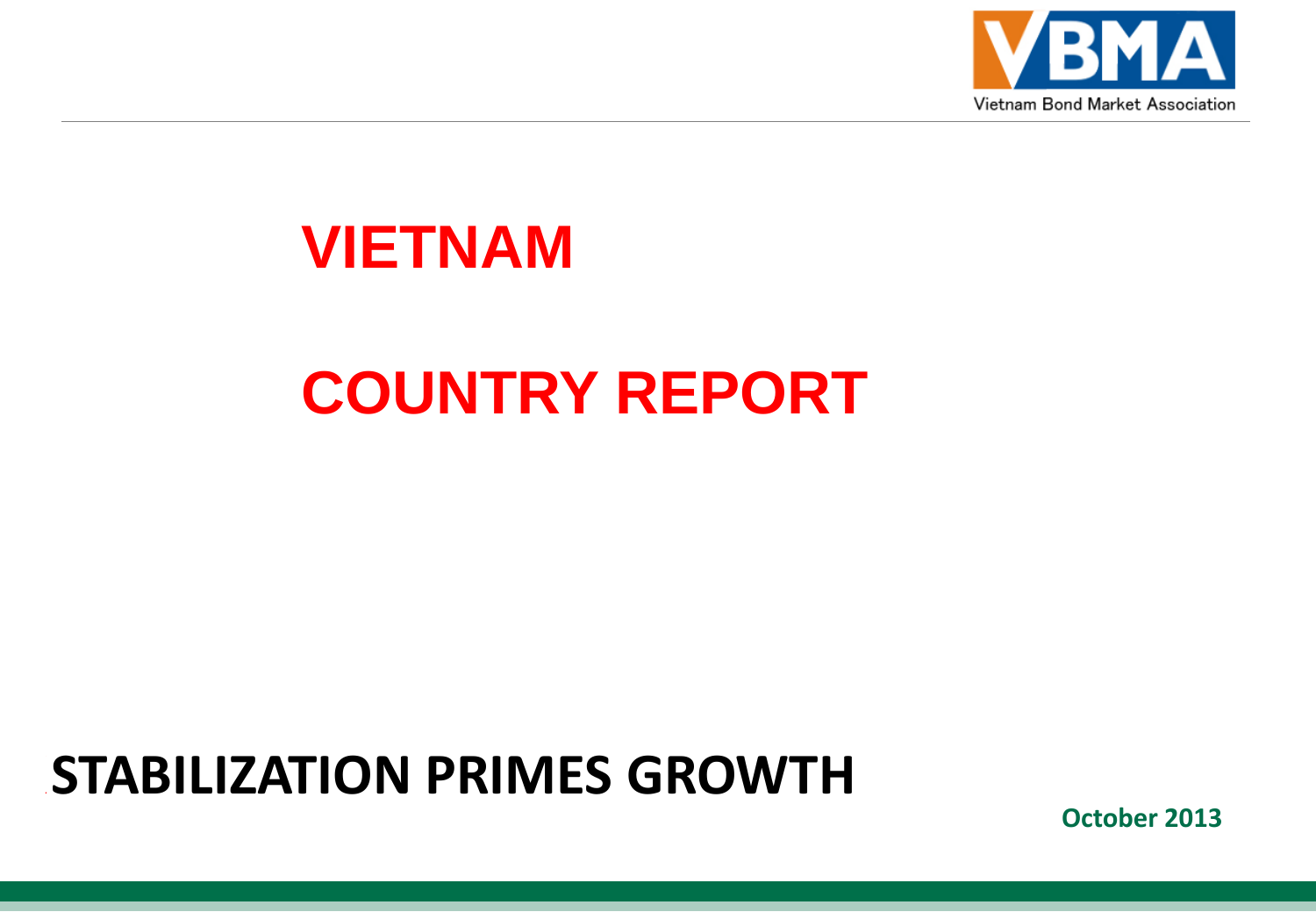

- Vietnam's economy has been stabilized after its earlier cycle of over-heating and implosion
- Exports are booming on the back of robust FDI, external accounts have been rationalized and foreign-exchange reserves are at record highs
- The currency is firmly anchored and inflation is being controlled at single-digit levels
- Growth has decelerated in the past few years, but growth drivers remain intact
- GDP will head for 6% in 2014 and meanwhile foreign ownership limits are being lifted
- The market, consolidating at current levels and waiting for catalysts, will not fail to respond
- In 2012-13 it has been Asia's No-2 performer, rising 35% as the economy improves
- Yet its 2014 PER of 9.9x, on a +20% two-year CAGR, beats peers at 11.8x on +10%
- Vietnam is turning around, but investment is required now otherwise the market's fastmoving dynamic will thwart participation in the upside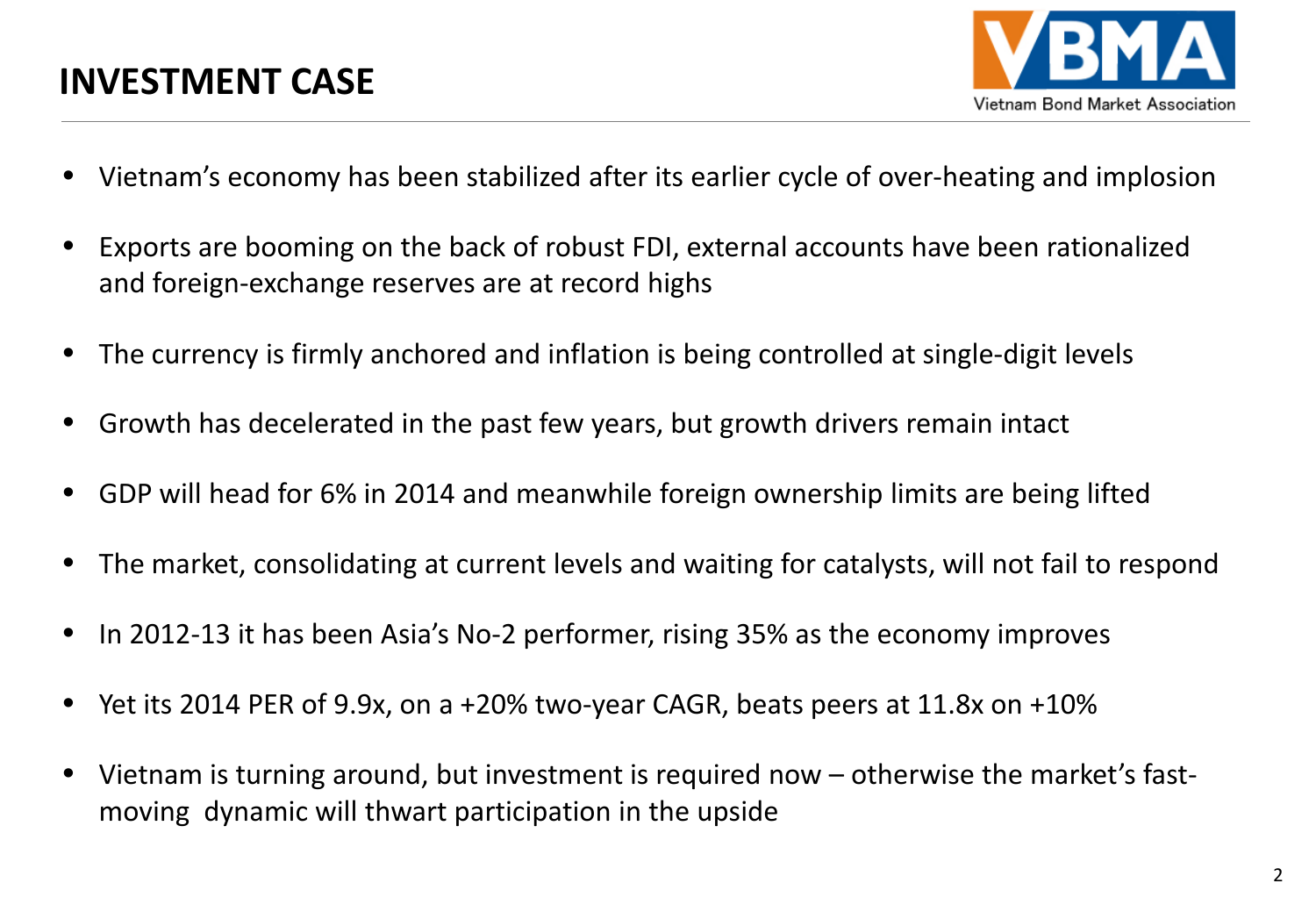

# **ECONOMY**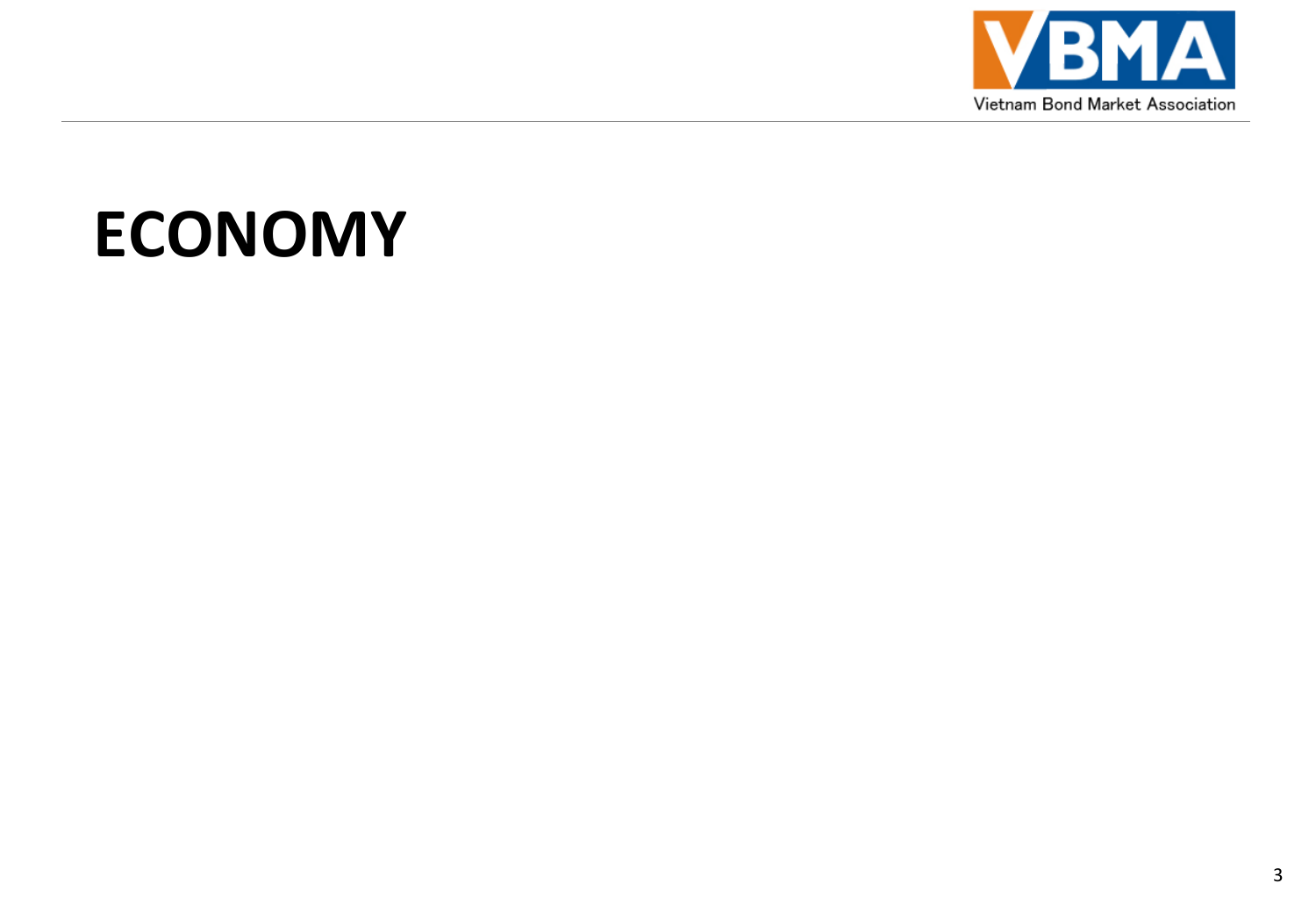## **ECONOMY REBALANCED…**





#### **LOAN GROWTH CRUSHED - THOUGH STARTING TO TURN UP**



#### **DELEVERAGING NOW A STRUCTURAL TREND**



#### **FISCAL DEFICIT CLOSER TO HISTORIC NUMBERS**







#### **FX RESERVES SEE ONGOING RE-BUILD**

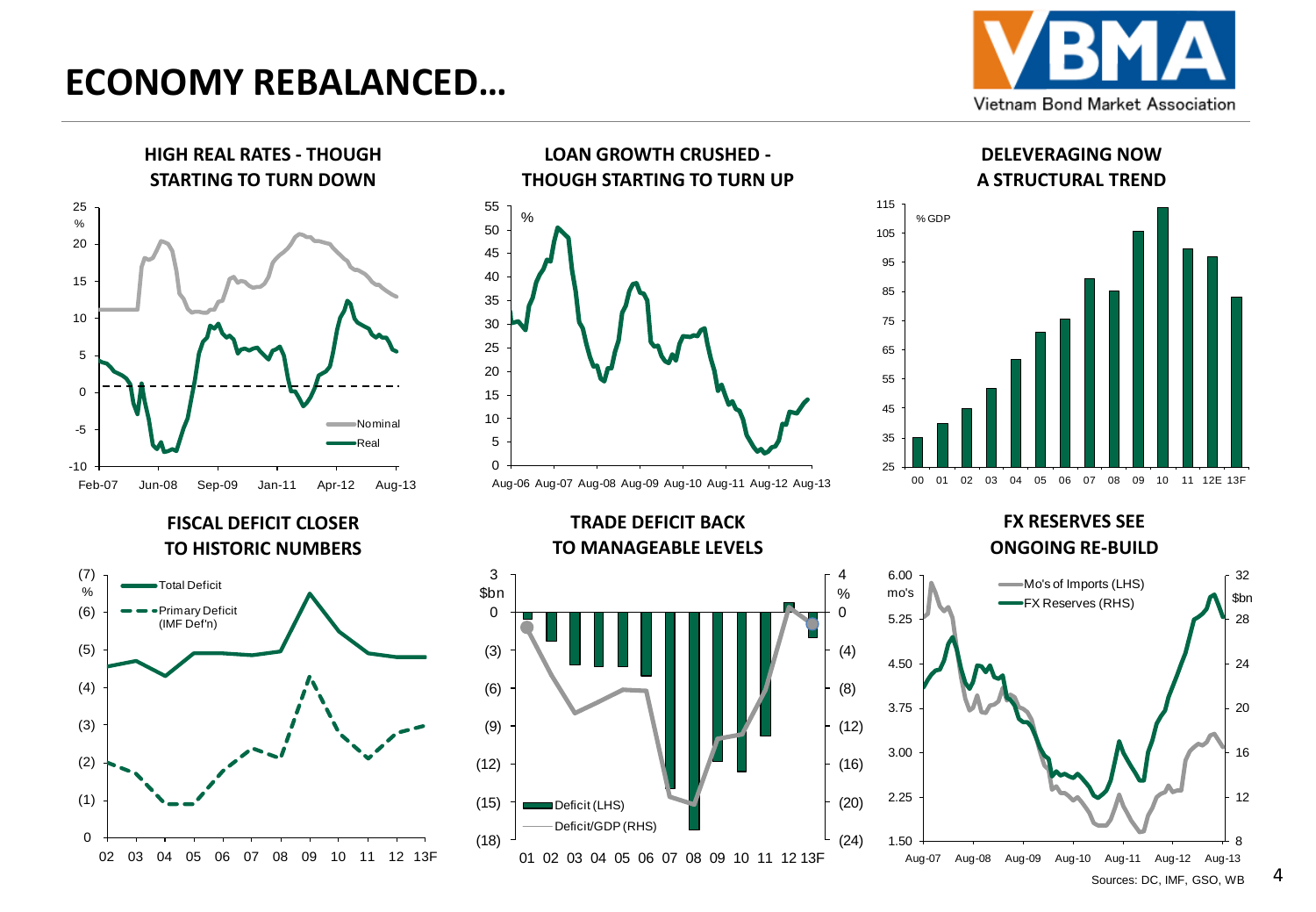## **…BRINGING INFLATION AND CURRENCY TO HEEL**





Sources: DC, IMF, GSO, WB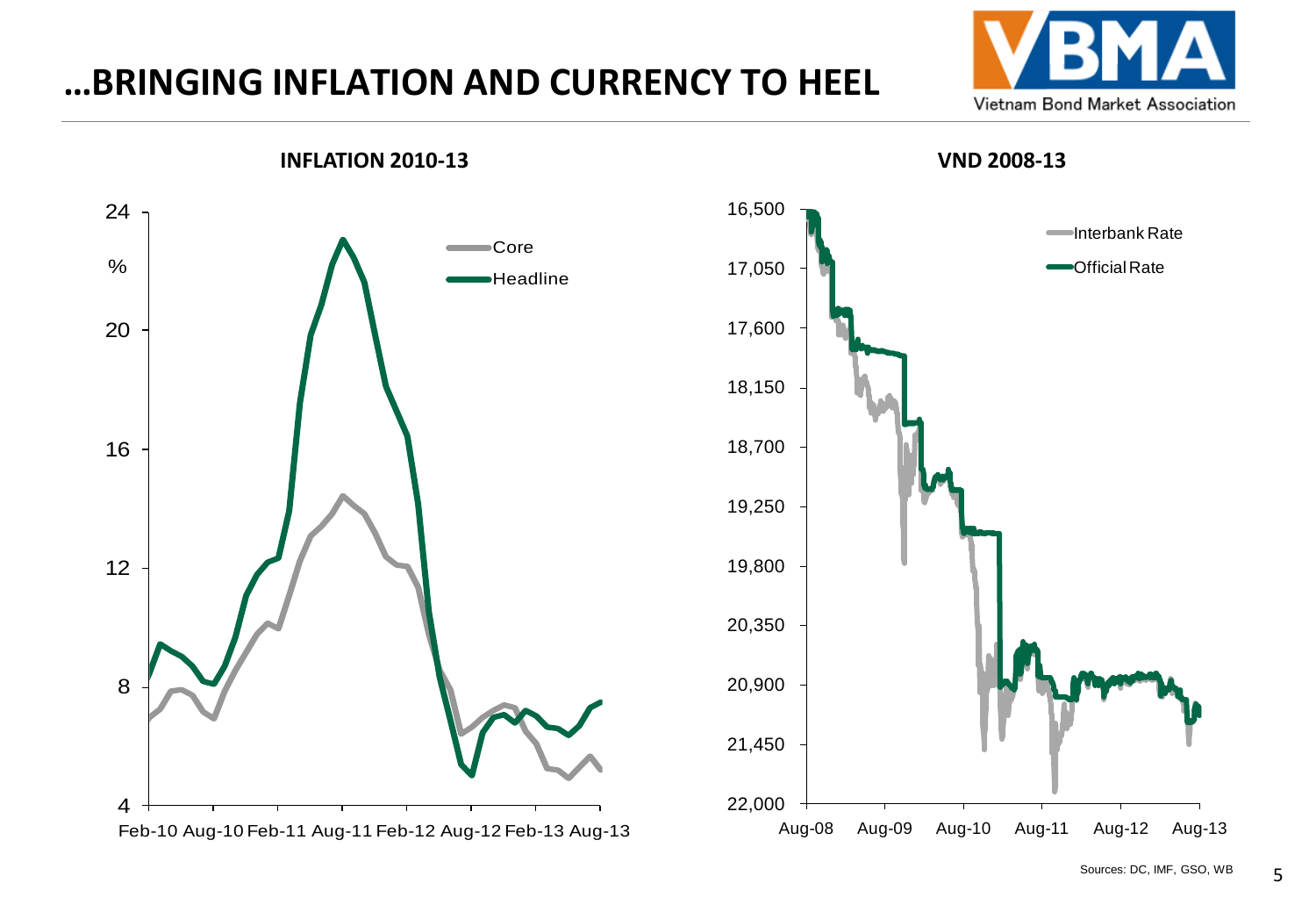## **STABILIZATION HAS SLOWED GROWTH…**







**GDP GROWTH: STIL GRINDING OUT SUB-PAR 5%**



**PMI: FLAT TO WEAKER MONTH AFTER MONTH RETAIL SALES: DEPRESSED AFTER YEARS OF HEADY GROWTH**

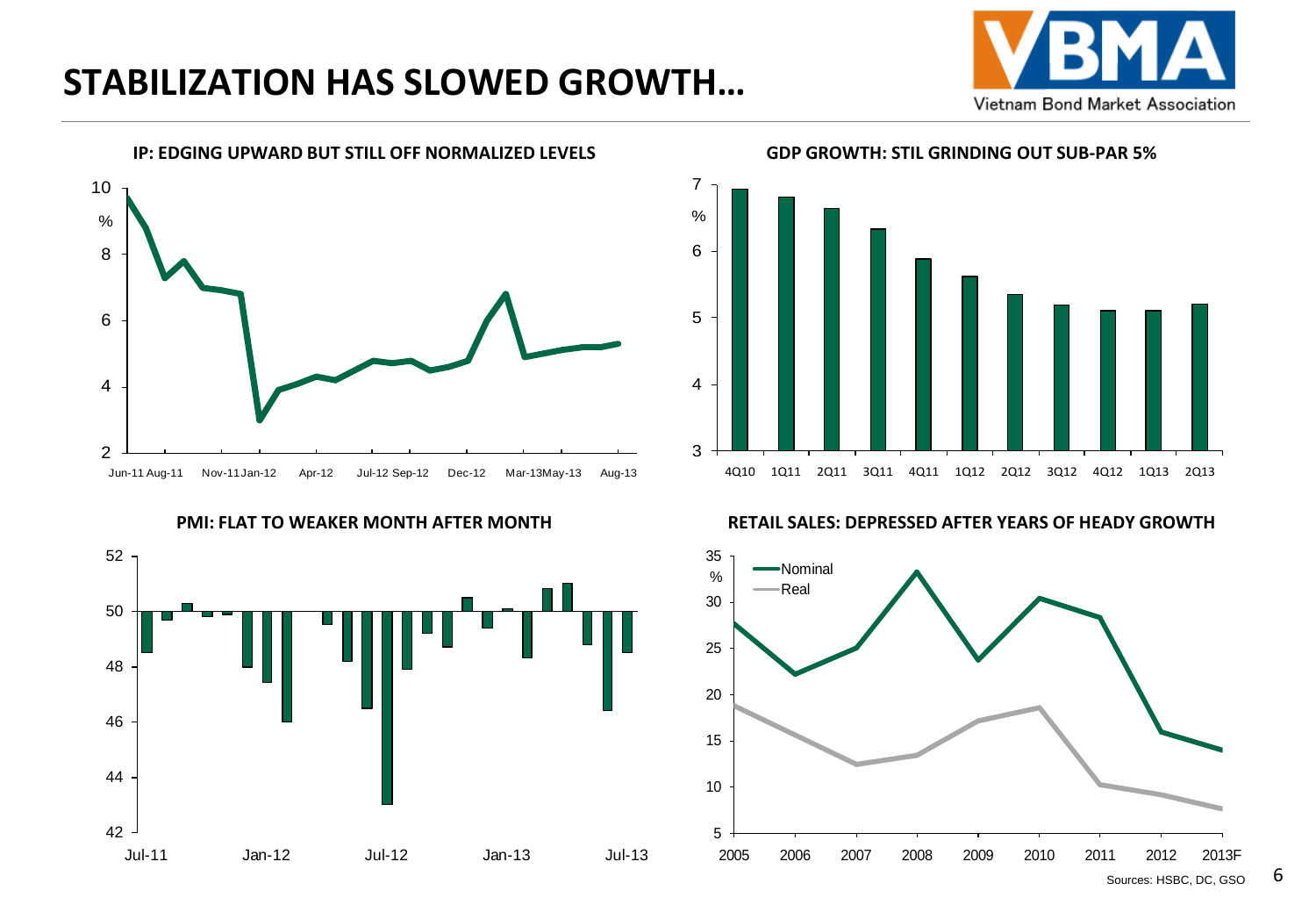

#### **Stabilization paves the way for growth drivers to reassert themselves**

- *Rate cuts and loan growth* will continue with bust-up of the inflation/currency nexus
- *The investment cycle* has bottomed, as Gov't prepares to ease spending moratorium
- **FDI** has remained strong through the economy's travails, and is set to accelerate
- *Exports* have also been resilient, and will get a further boost from any new FDI surge
- *The Trans-Pacific Partnership* will pump both FDI and exports when ratified in 2014
- *Industrial consolidation* is now a firmly established trend
- *Banks* will find a better footing as the property market bottoms which is now happening
- *SOEs* have been contained, if not privatized, and will recede within the economy
- *Vietnam's "soft power"* will now come back to the fore: demographics in the lead, plus native entrepreneurialism, strong domestic consumption, Confucian social/cultural values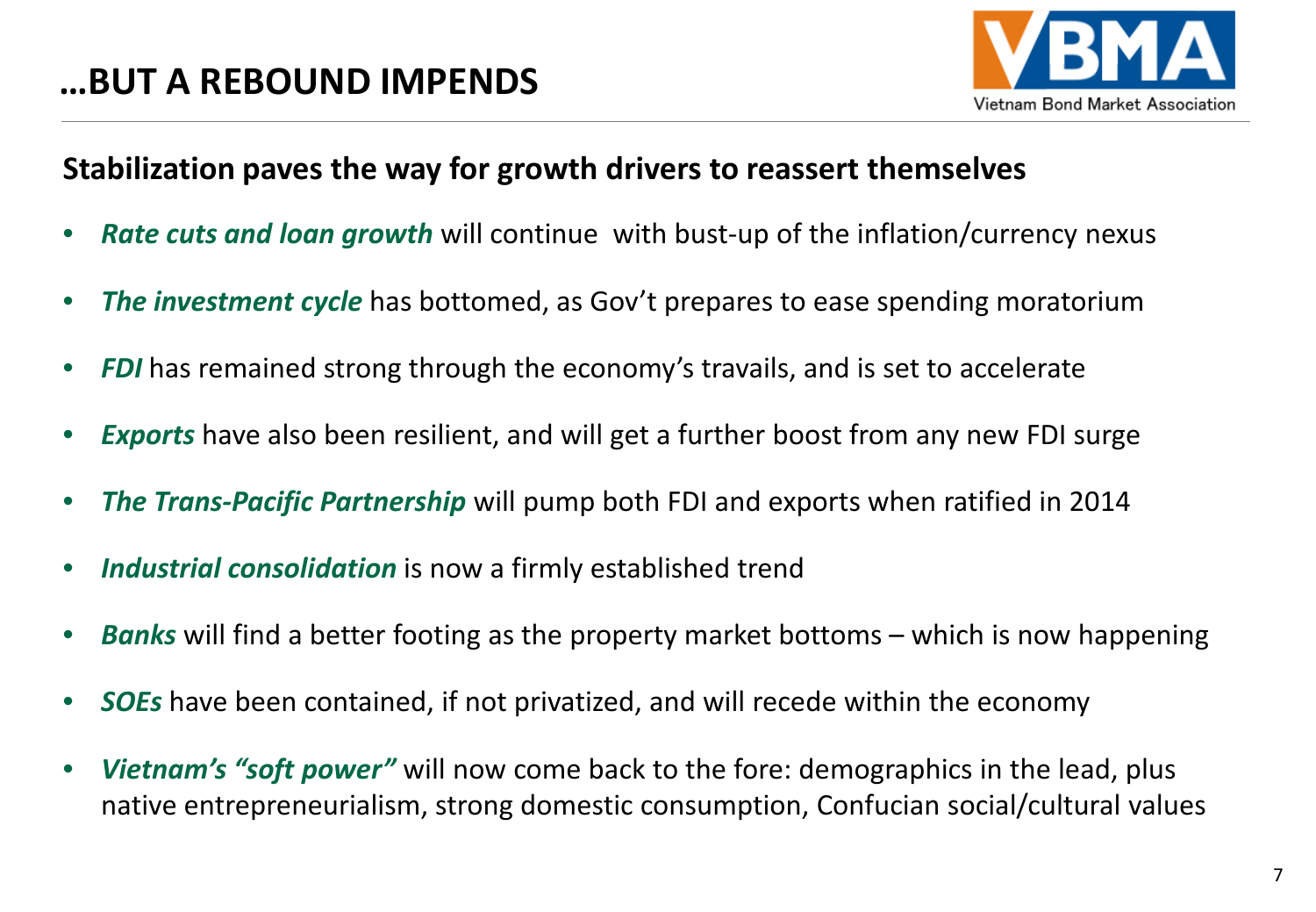## **MONETARY POLICY IS EASING**





- At 12-14%, Vietnam's nominal lending rates are still way above the historical norm of ca 10%
- And at an adjusted 10-12% yoy, loan growth is way below its historical average of ca 30%
- But rates have been cut from their highs of 20%-plus, and with inflation whipped, and the currency anchored, the process will be ongoing
- Since March the Government has been easing monetarily and loan growth has perked up, with July credit at +5% ytd vs +1% in March – an encouraging start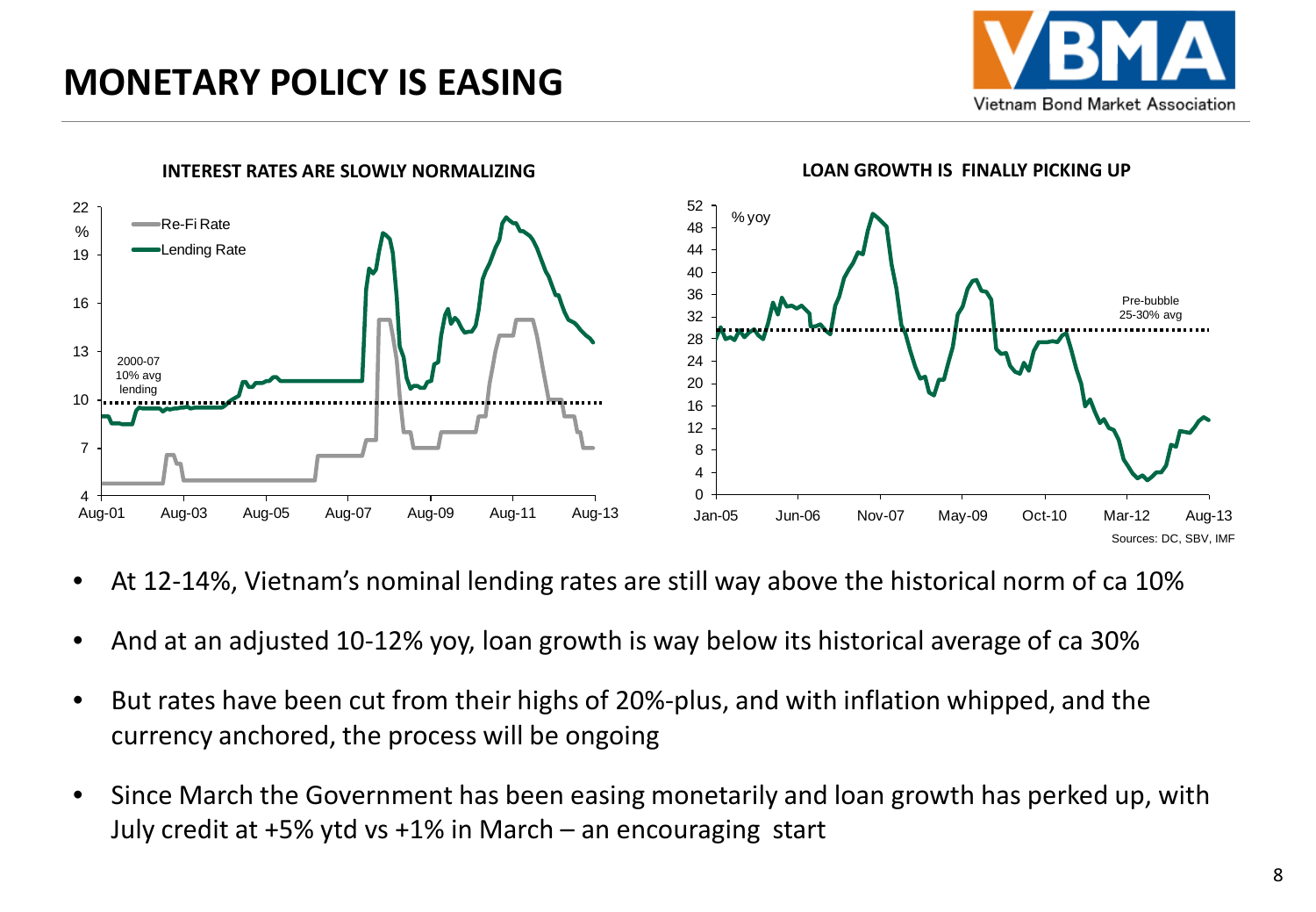## **INVESTMENT CYCLE HAS BOTTOMED**





- Vietnam's total investment/GDP hit a low of 29.6% in 1H13, versus 32-37% into early 2000s
- Investment restrictions imposed since 2011 will be eased from late 2013 onwards thanks to:
- − Strong Government bond mobilization in 2H12 and throughout 2013
- Substantial ODA waiting to be disbursed, previously held back for lack of matching funds
- − Planned \$4.7bn three-year financial package to resolve municipal debt and complete unfinished infrastructure projects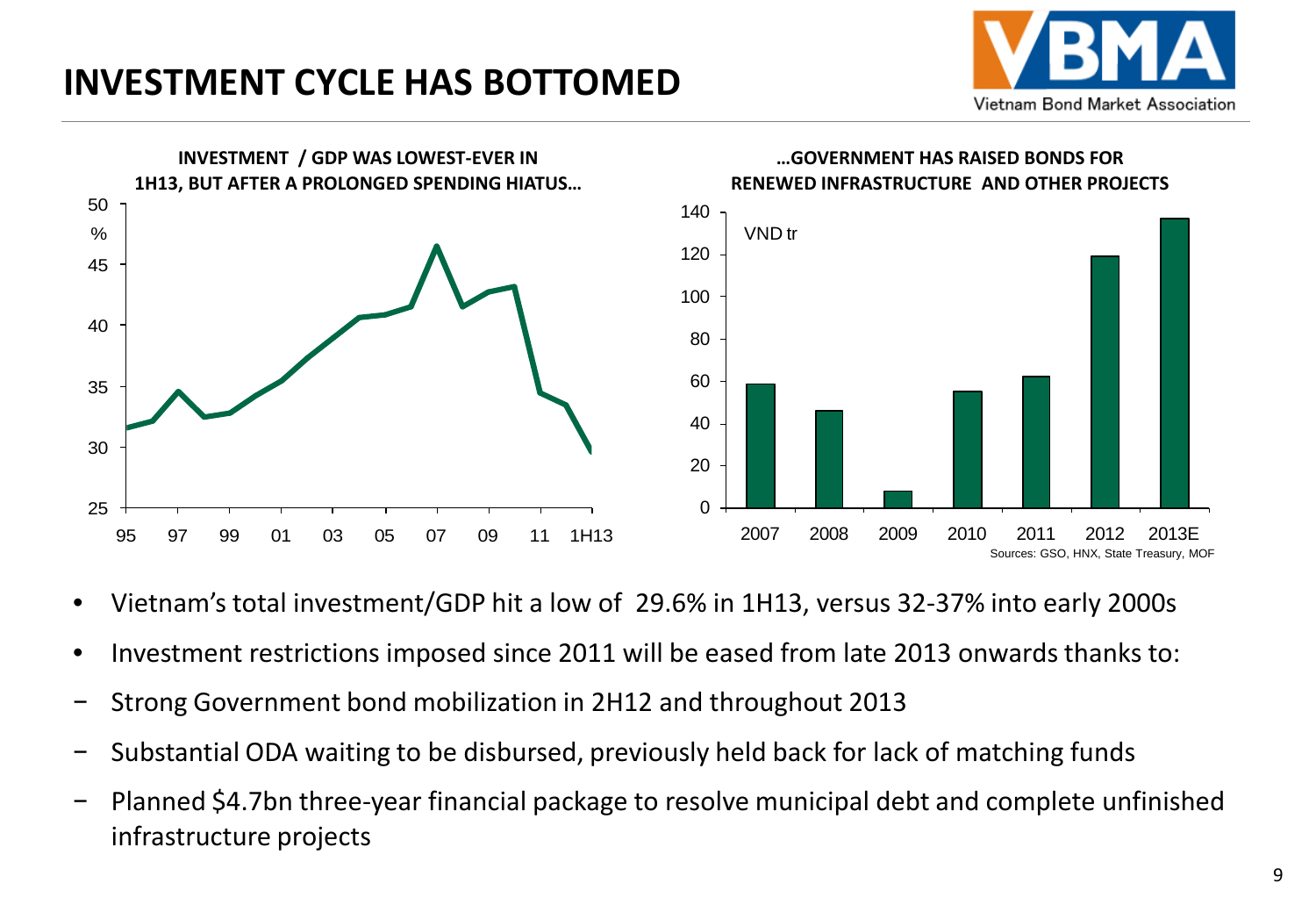## **FDI: ACCELERATING DRIVER**



- Vietnam's main draw for FDI is the cheap but young and well-educated labor force that it offers for lower-end manufacturing (though many other socio-economic factors also appeal)
- Even with infrastructure problems, Vietnam is actively supplanting China as the latter's own labor force diminishes, and its workers age and their salaries sky-rocket
- FDI has been entrenched at ca \$8bn for several years, led by major multi-nationals, but is now starting to pick up as the move to relocate / diversify from China noticeably gathers pace
- The sums involved are already a much bigger portion of GDP for Vietnam than for peers, suggesting that Vietnam has the best all-round package for pulling in this type of FDI

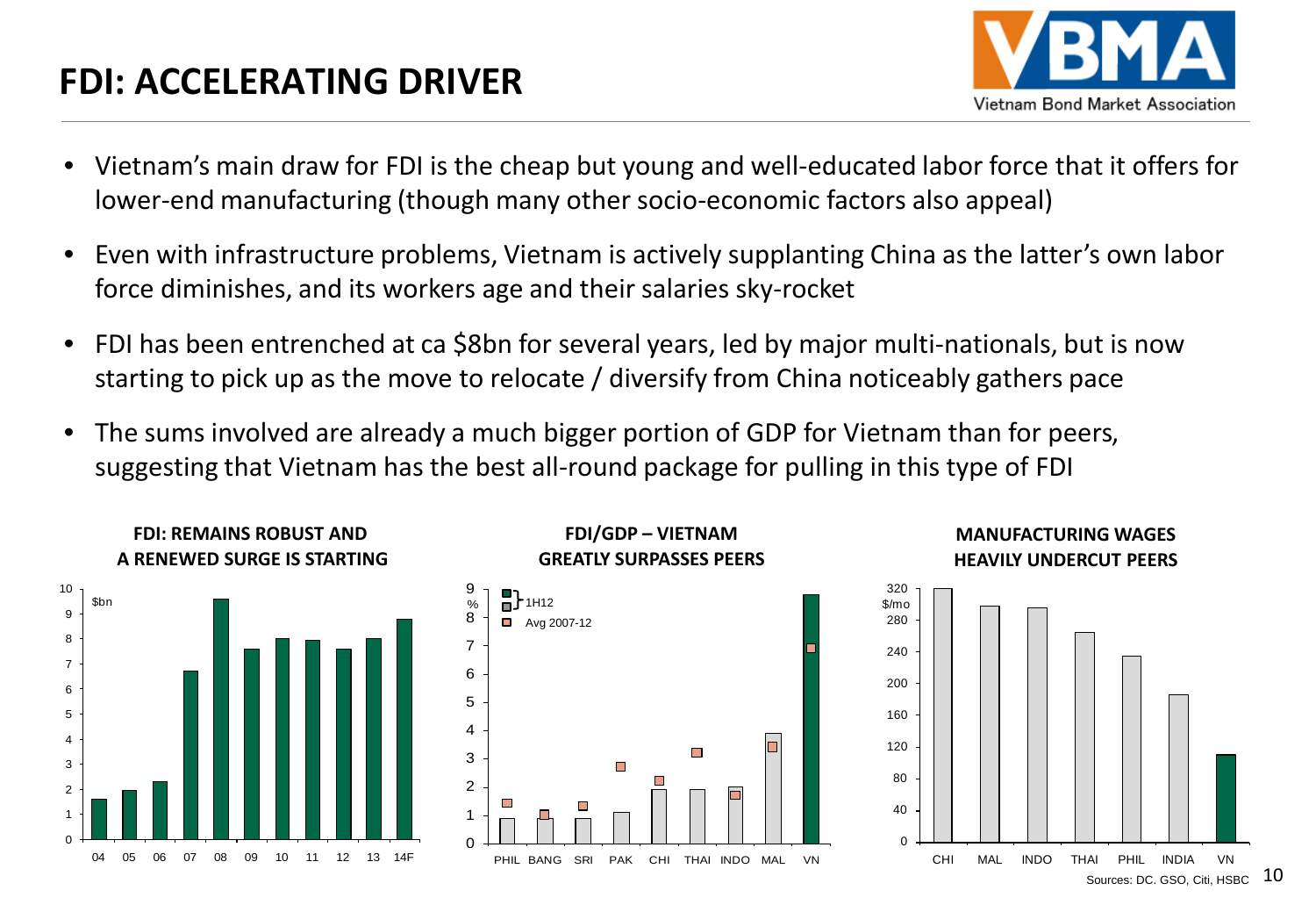## **EXPORTS: THE MACHINE**

**GROWTH OFF 2010 PEAK BUT STILLHEALTHY,**



**…AND EXPORTS SHIFT STEADILY** 

- Export growth has remained strong throughout the global recession, and with the end of the bubble economy, exports have reverted to driving (and generally outpacing) imports
- The strength of exports is due to the continual influx of FDI and the steady move this has generated towards more up-market manufactured goods
- Vietnam's export growth is outstripping that of its peers precisely because they are no longer attracting FDI at the same clip, even if some receive higher amounts

**SUPERIOR GROWTH VS PEERS** 

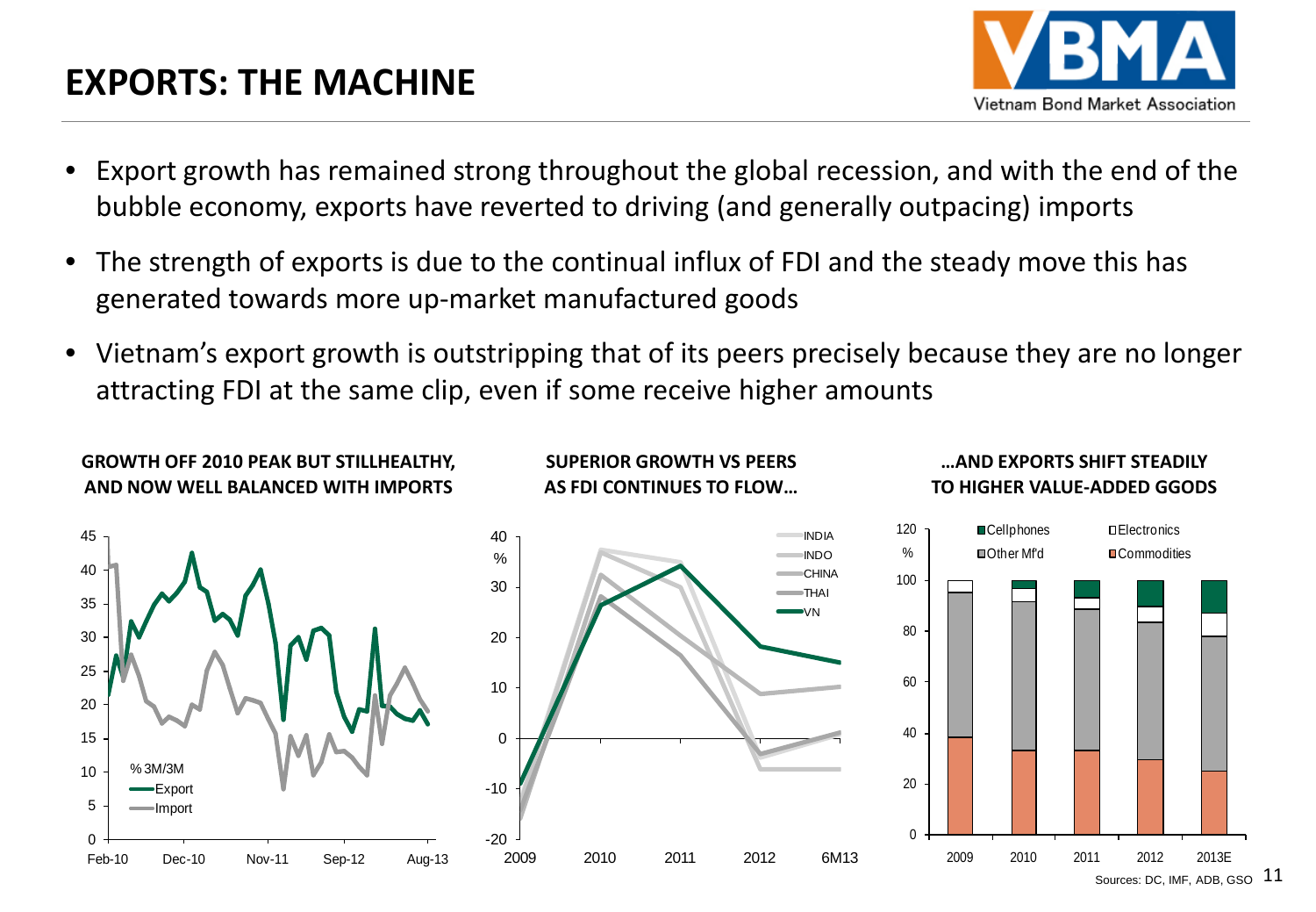## **TRANS-PACIFIC PARTNERSHIP**





US is creating a free-trade bloc accounting for 40% of output and 30% of exports globally, from which China is excluded, and of which Vietnam may be the biggest beneficiary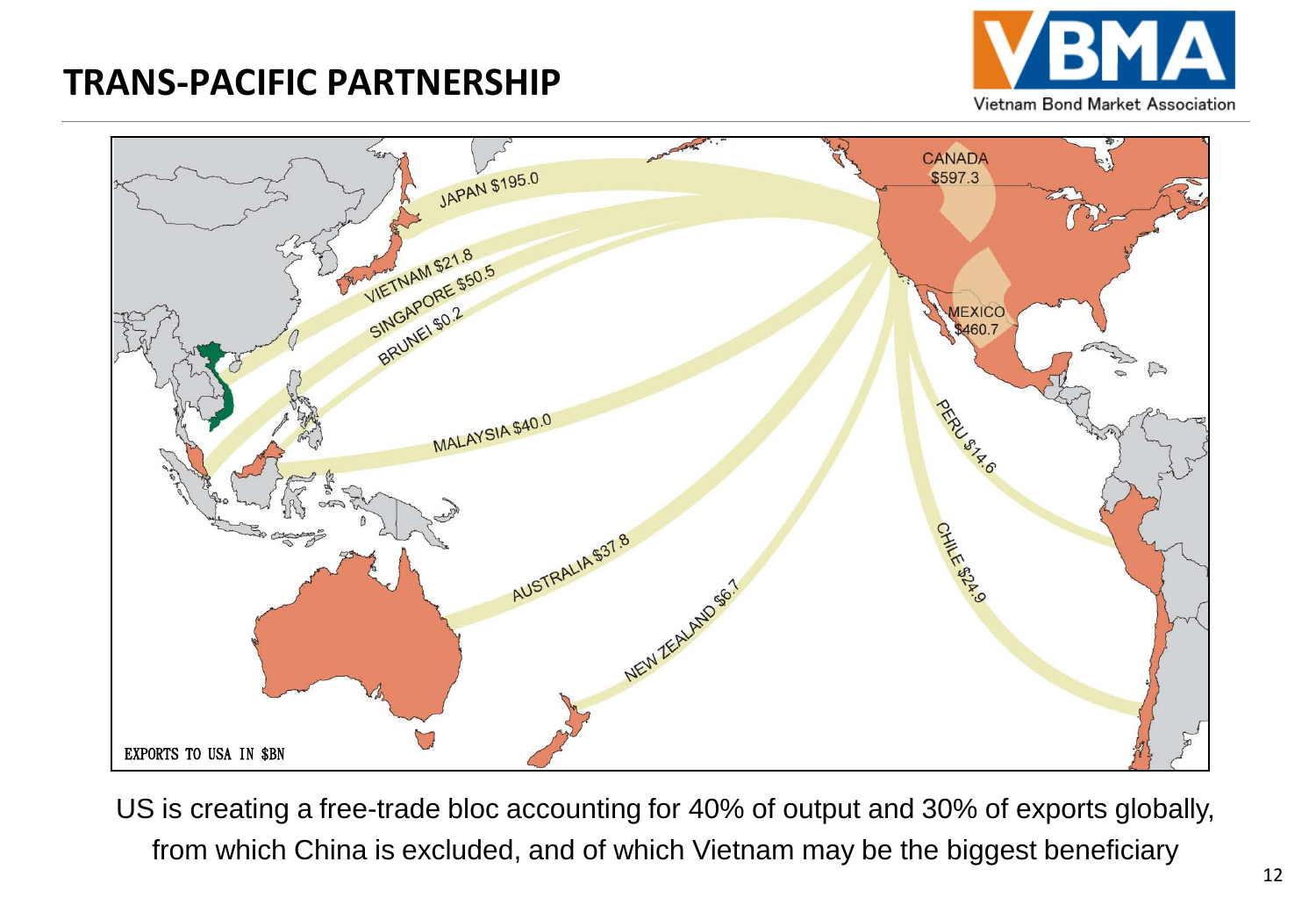## **TRANS-PACIFIC PARTNERSHIP**



- TPP is a comprehensive market liberalisation package that will eliminate selected tariffs between member states
- It will create a new era in global export trade, with ratification expected in 2014
- With TPP in place, Vietnam will not only have wage but import-duty advantages over China, leading to redoubled lower prices
- In numerous products, but especially textiles, a small loss of market share by China would be a massive windfall for Vietnam
- On overall GDP, academics forecast that TPP will add an additional \$30-35bn by 2025
- Even if these forecasts prove optimistic, the benefits that flow will be still be significant

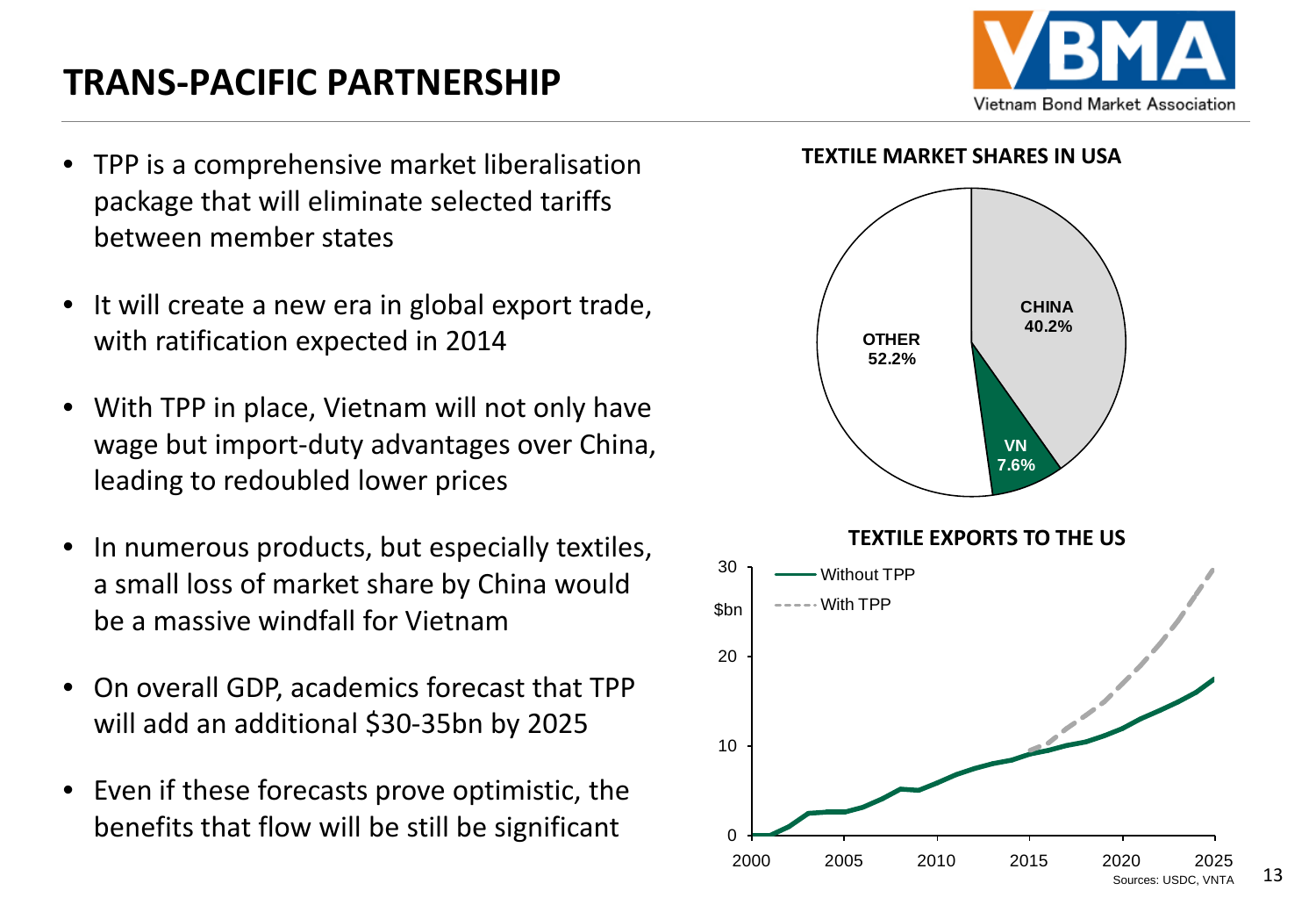## **INDUSTRIAL CONSOLIDATION**





#### **COMBINED FFI AND M&A ACTIVITIES STEEL SECTOR CONSOLIDATION**

- Prior to 2010, inefficient companies were able to deliver profits as aggregate demand was growing strongly and cheap credit was widely available
- Result: industries fragmented into numerous small companies
- Since 2010, the slowdown has driven less efficient companies out of business and created opportunities for good companies to gain market share
- Result: improved capital allocation and industrial efficiency, such that sectors like steel, construction, broking and fisheries are rapidly consolidating – and soon enough, banking and property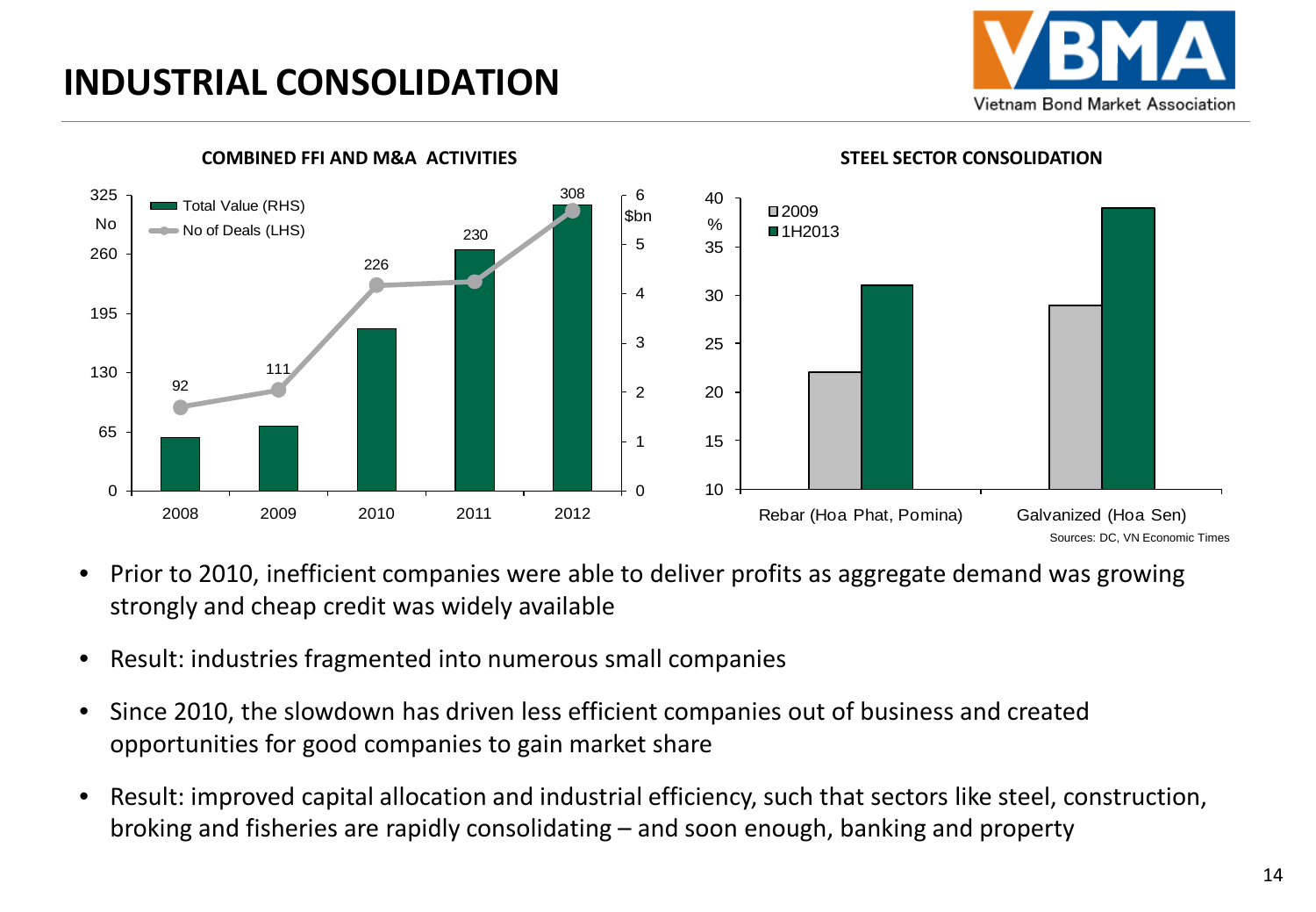## **BANKS WILL GRADUALLY RECOVER**

Vietnam Bond Market Association

- The Government has kept the system flush with liquidity, and lending is at conservative levels vs deposits
- So insolvency risks are minimal
- But the legacy of bad property loans remains - NPLs may be 18%, and VAMC, the work-out agency, seems weak
- That will put a certain crimp on lending and thus on growth
- But the trough of the cycle has probably been reached now that new lending has started to edge up
- And the property market is bottoming too, at least in residential, with other sectors to follow
- Combined with economic recovery, and some eventual input from VAMC, NPLs can be chipped away at over time



# **LDRs AT SENSIBLE LEVELS**







Sources: DC, SBV, CBRE 15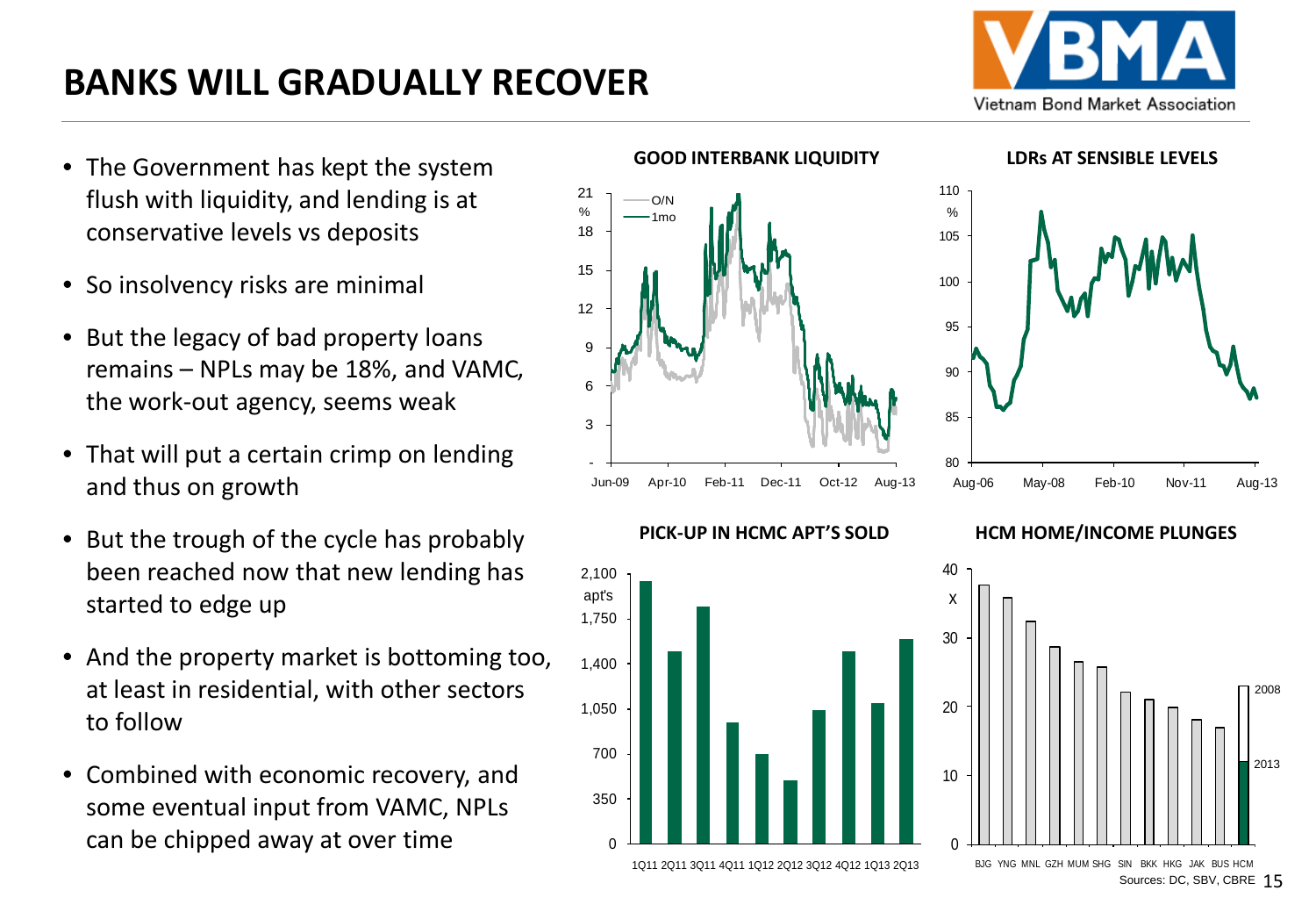## **SOEs HAVE BEEN CONTAINED**

**GOVERNMENT INVESTMENT: FLATTENS** 



- SOEs became all-powerful groups reporting only to the PM, controlling strategic industries and leading development…until they blew up the economy with debt-funded diversification sprees
- Reorganized as limited-liability companies, with many top executives jailed or disgraced, SOEs have seen their funding slashed and their borrowing costs move to commercial rates
- They are being forced to divest non-core assets, and money that used to flood their way for indiscriminate spending has been throttled back hard
- The SOEs are still there but they have been rolled back sharply and are a receding force in the economy, with new spending to be under much tighter constraints



#### **VDB GUARANTEES: PLUNGE SHOWS LOWER OFF-BUDGET SPENDING**

#### **SOE BORROWING SPREADS GO TO TOP OF COMMERCIAL RANGE**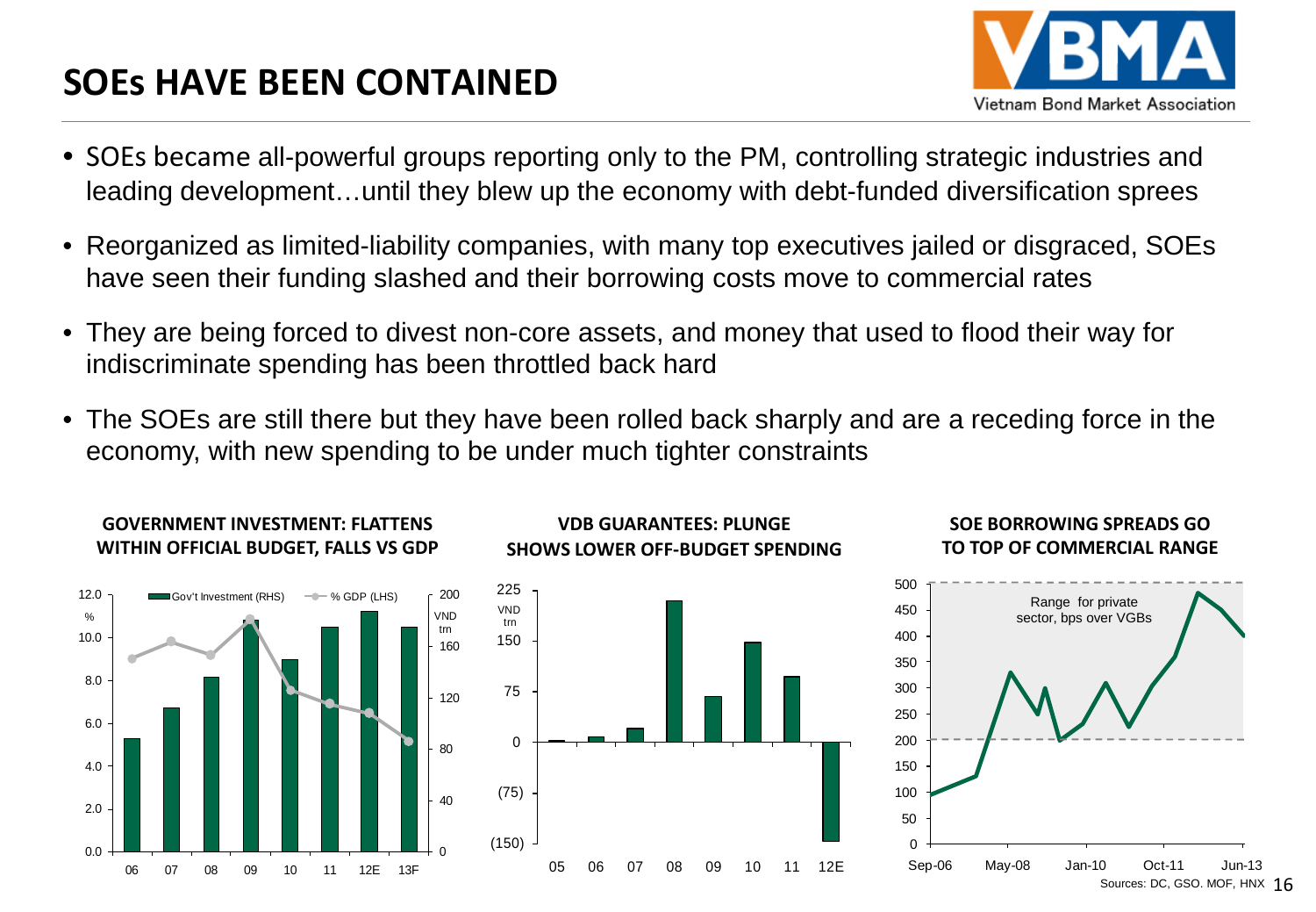## **SOFT POWER: DEMOGRAPHIC SWEET-SPOT**



Growth rate of labor force exceeds that of population for another decade-plus; much of North Asia and SE Asia are at or past this point

Peak-spending cohort (25-45 years) does not max out within population for another half-decade; mostly after other Asian peers, and at higher levels



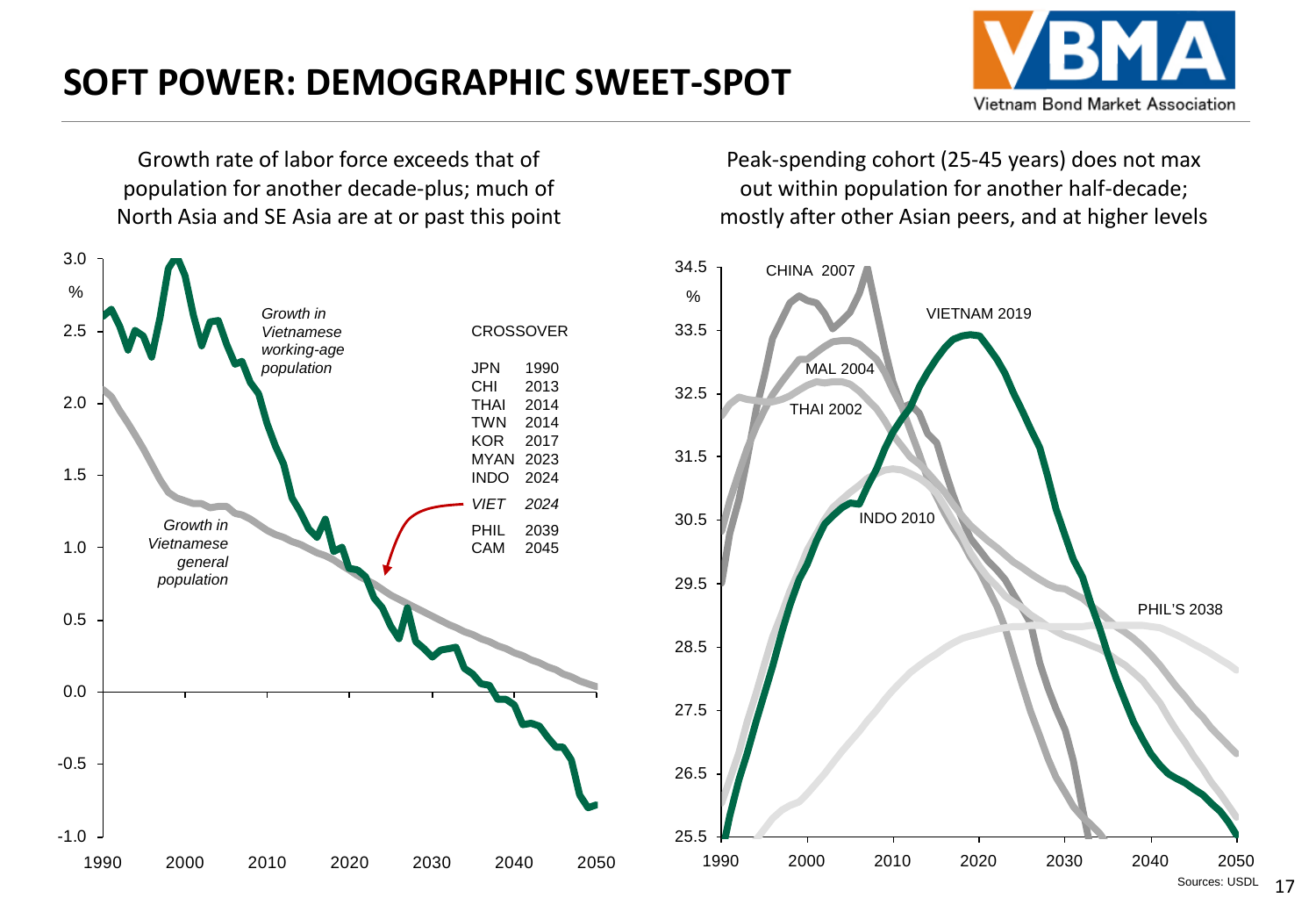

|                        | unit | 2011   | 2012   | 2013F  | 2014F  |
|------------------------|------|--------|--------|--------|--------|
| <b>Real GDP Growth</b> | $\%$ | 5.9    | 5.0    | 5.2    | 5.8    |
| <b>Nominal GDP</b>     | \$bn | 119.6  | 141.9  | 154.9  | 171.3  |
| <b>CPI</b>             | %    | 18.1   | 6.8    | 6.4    | 6.4    |
| Exports (cif)          | \$bn | 96.9   | 114.6  | 132.3  | 157.5  |
| <b>Export Growth</b>   | %    | 34.2   | 18.2   | 15.5   | 19.0   |
| Imports (cif)          | \$bn | 106.7  | 113.8  | 134.3  | 159.8  |
| <b>Import Growth</b>   | $\%$ | 25.8   | 6.6    | 18.0   | 19.0   |
| Trade Balance (cif)    | \$bn | (9.8)  | 0.8    | (1.9)  | (2.3)  |
| <b>FX Reserve</b>      | \$bn | 13.5   | 26.5   | 32.0   | 36.0   |
| <b>FDI Disbursed</b>   | \$bn | 8.2    | 7.6    | 8.0    | 8.8    |
| VND (interbank)        | \$1  | 21,200 | 20,850 | 21,250 | 21,600 |

Sources: DC, GSO, IMF, WB

- 2014 will see uplift from 2013 as growth factors take hold
- Imports will remain a function of exports, keeping the trade gap manageable
- Inflation is projected to stick at 6.5%, limiting incentive for internal capital flight
- With lower "errors and omissions", BOP's natural cash surplus will continue to pump FX reserves
- VND is bound to hold its level of ca 21,000 in these circumstances, although Government may implement small discretionary de-val's to boost export competitiveness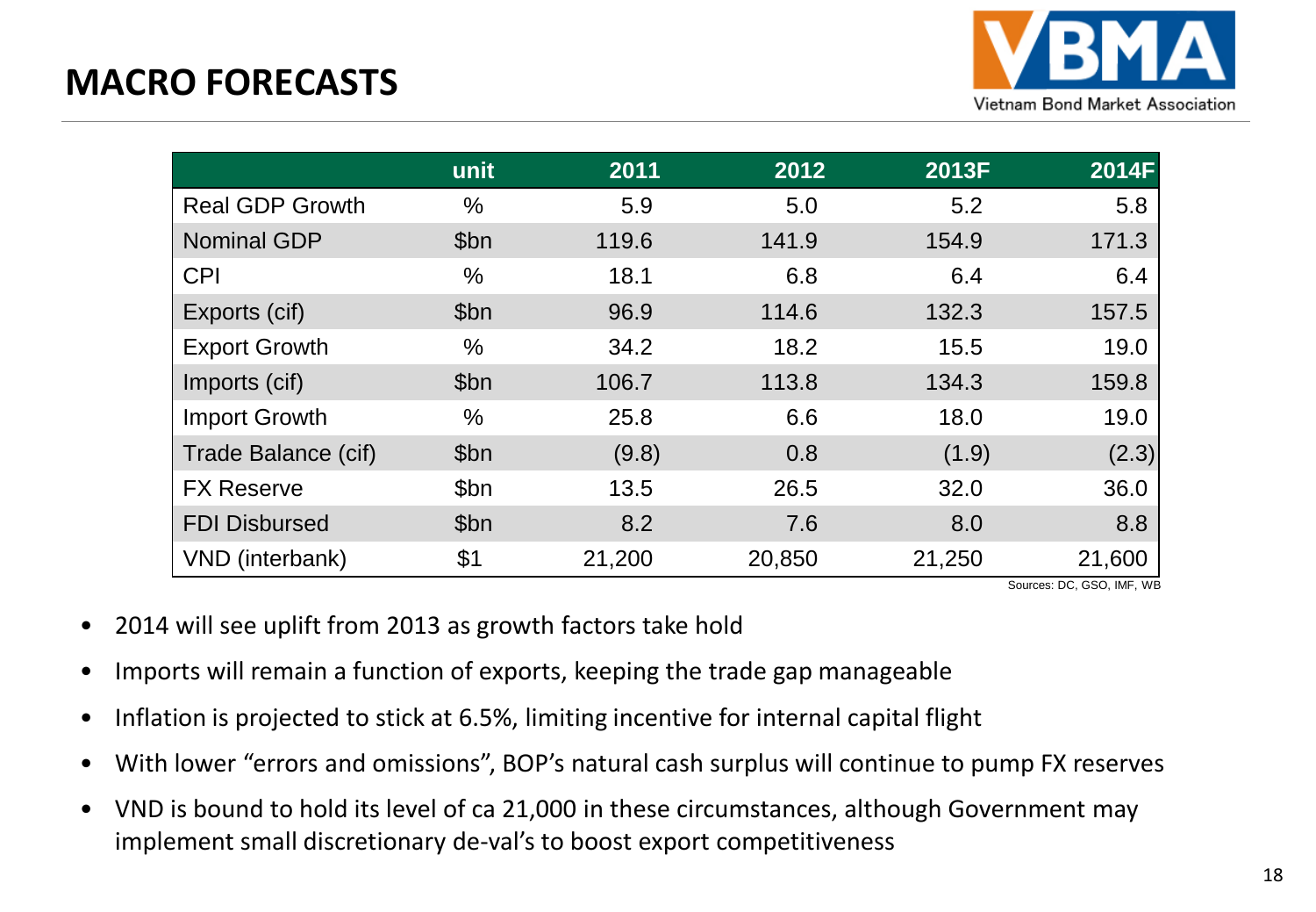

# **EQUITY MARKET**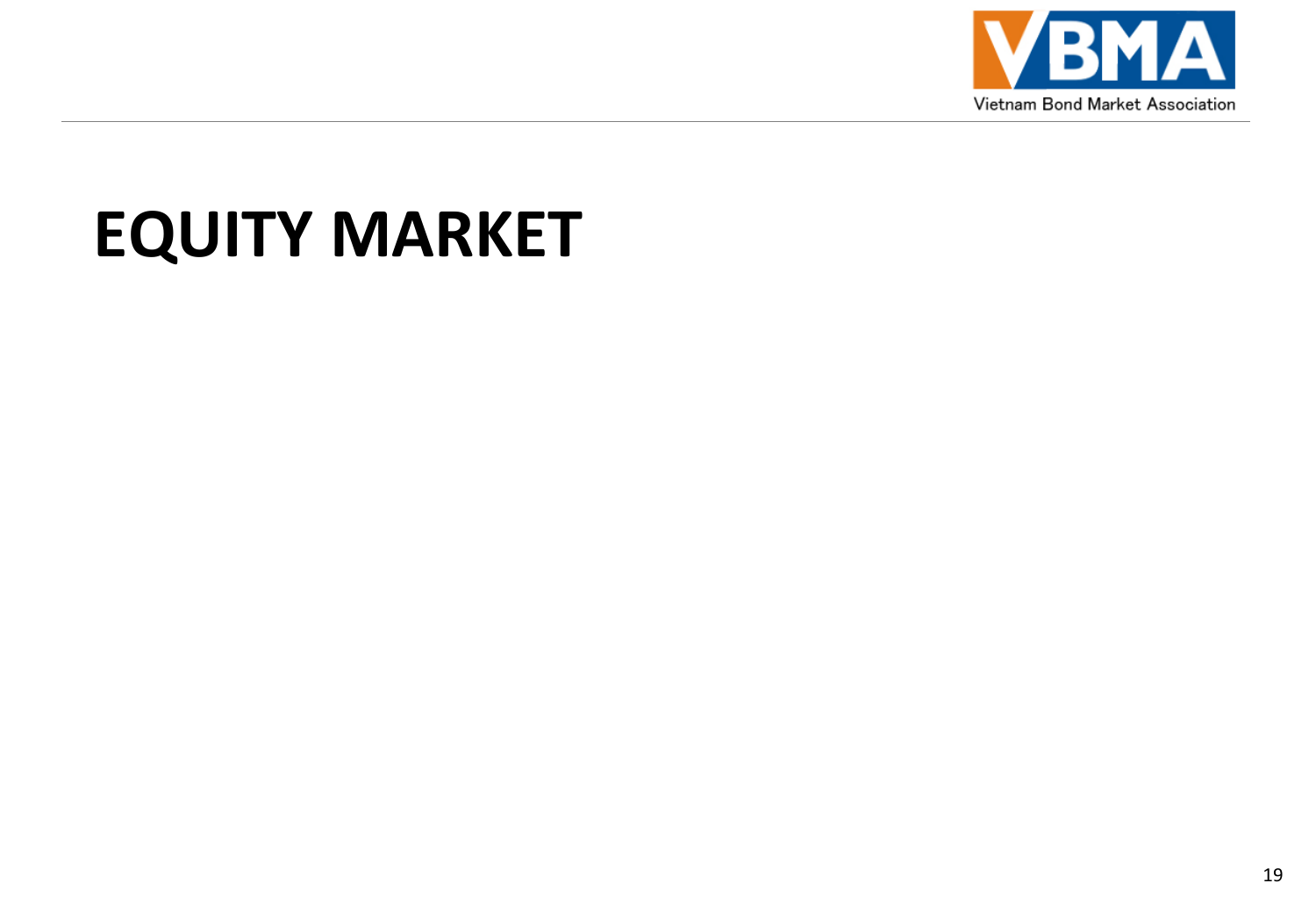## **WHY NOW?**



- The market, now consolidating in a very solid 450-500 trading range on undemanding multiples, can hardly avoid strong gains as the economy continues to improve
- Just to maintain current multiples, non-property stocks would be set to increase 20% in 2014
- But as the multiples are quite cheap versus peers, multiples themselves are overdue for a re- rating if the macro situation develops as foreseen – thus, double whammy for stocks
- More importantly, Vietnam is uncorrelated with global markets it is overwhelmingly controlled by locals (85-90% of daily volume) trading on the country's own internal dynamics
- Now that these are turning more positive, Vietnam can run whatever global trends may be and just as it did not particularly benefit from QE, neither will it suffer from tapering
- Meanwhile, foreign ownership limits looks as if they will soon start to be reduced
- These are powerful bull factors, but it will be important to invest ahead of them because once they take effect, the market's fast-action characteristics will make it difficult to participate

| <b>CORRELATION VS VNI (x)</b>        | 1 MO    | 2MO  | YTD  | 1YR  | 2YR  | 3YR  |
|--------------------------------------|---------|------|------|------|------|------|
| <b>MSCI Frontier Markets Index</b>   | 0.32    | 0.48 | 0.42 | 0.37 | 0.29 | 0.29 |
| <b>MSCI Emerging Markets Index</b>   | $-0.02$ | 0.07 | 0.14 | 0.14 | 0.15 | 0.16 |
| <b>MSCI World Total Return Index</b> | $-0.27$ | 0.04 | 0.12 | 0.09 | 0.13 | 0.11 |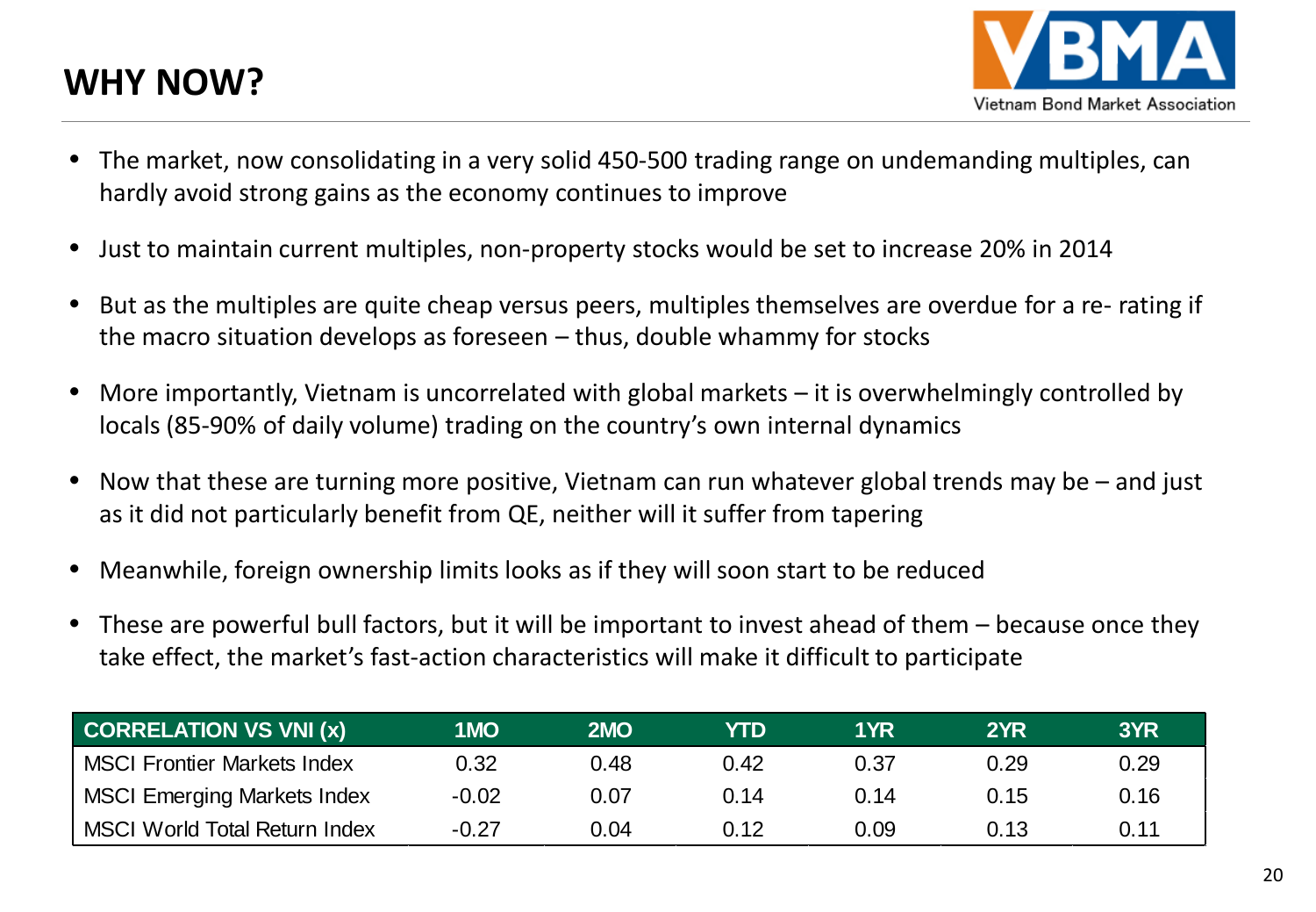

The market is down from its unsustainable 2007 peaks and well-supported in its 450-500 trading range, which offers a strong base for future gains

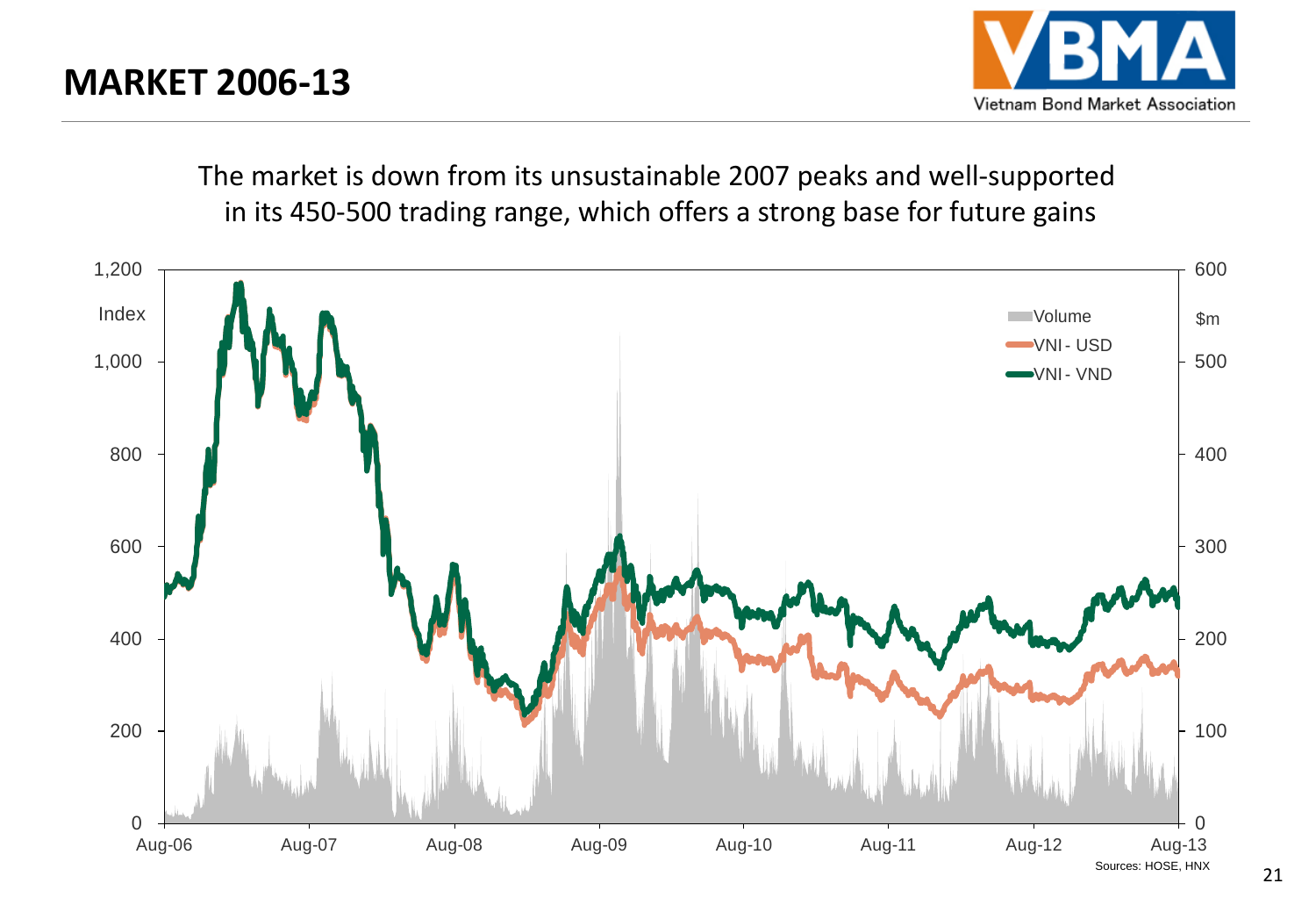

The market has been highly responsive to macro improvements, bouncing back from political earthquakes in Aug-Dec 2012, and the future will be no different as growth indicators re-emerge in the next 12 months

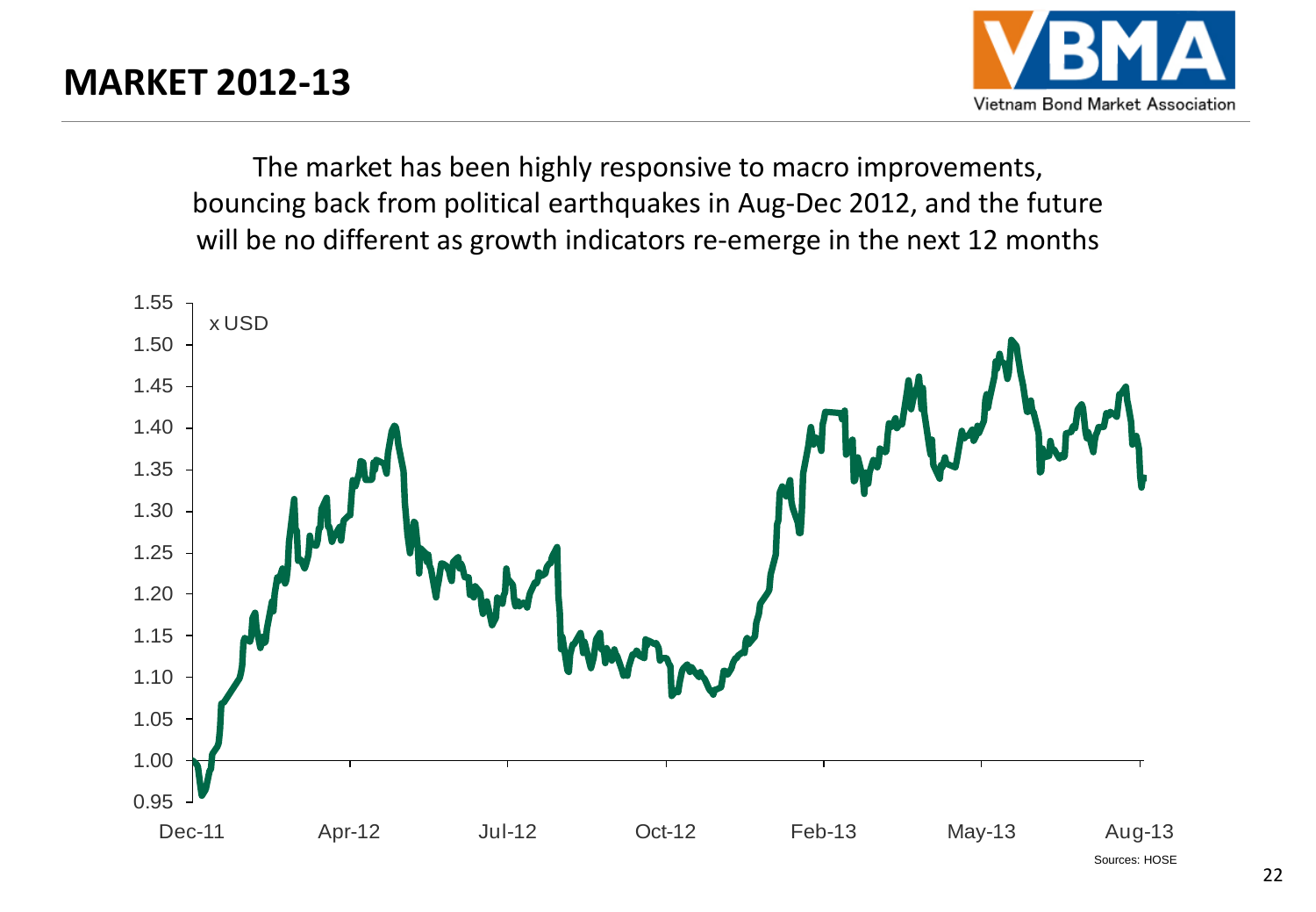

Its performance in 2012-13 has compared well to peers – despite various up's and down's, it has occasionally led Emerging Asia, and at the end of the period, is the No 2 performer

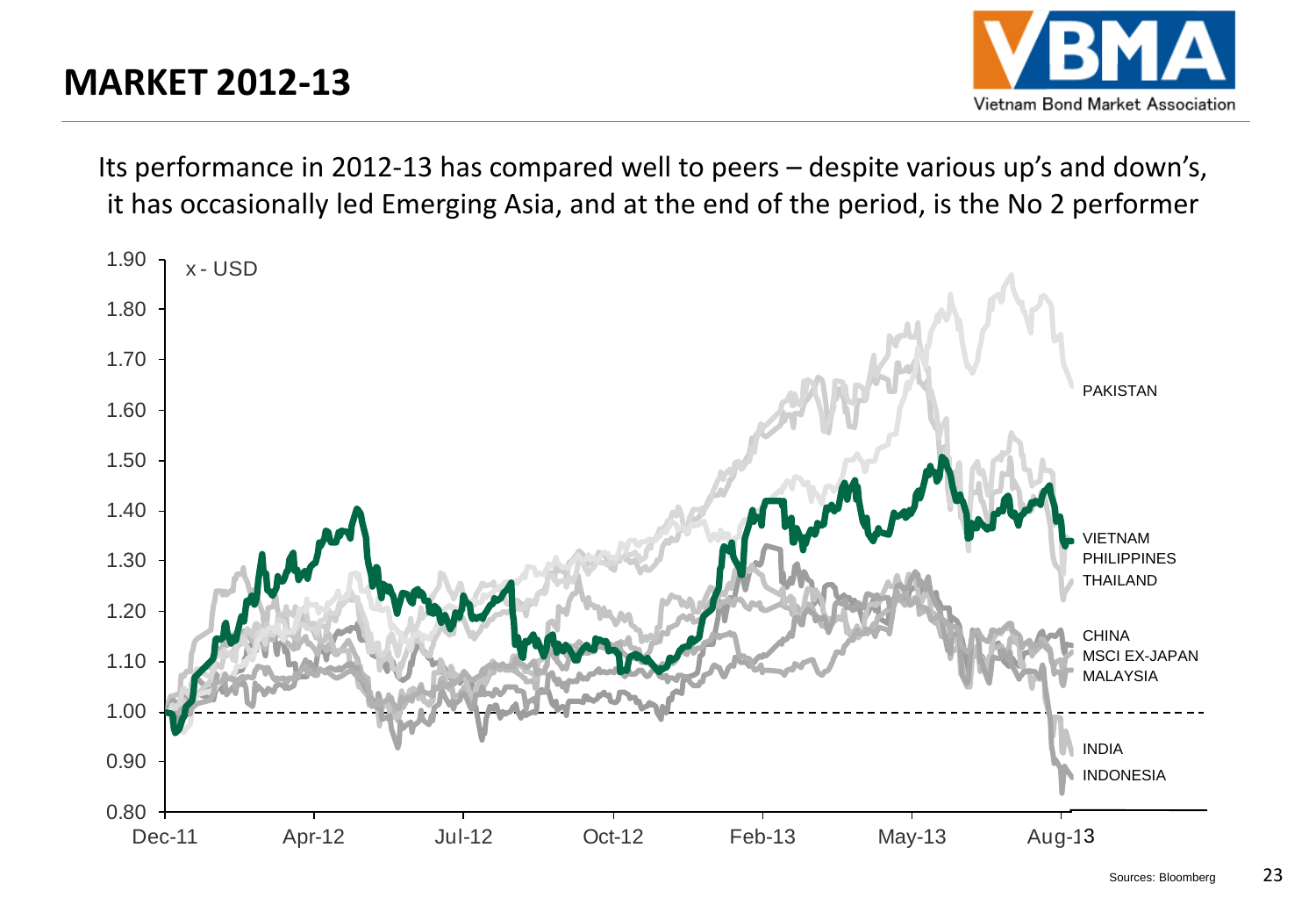

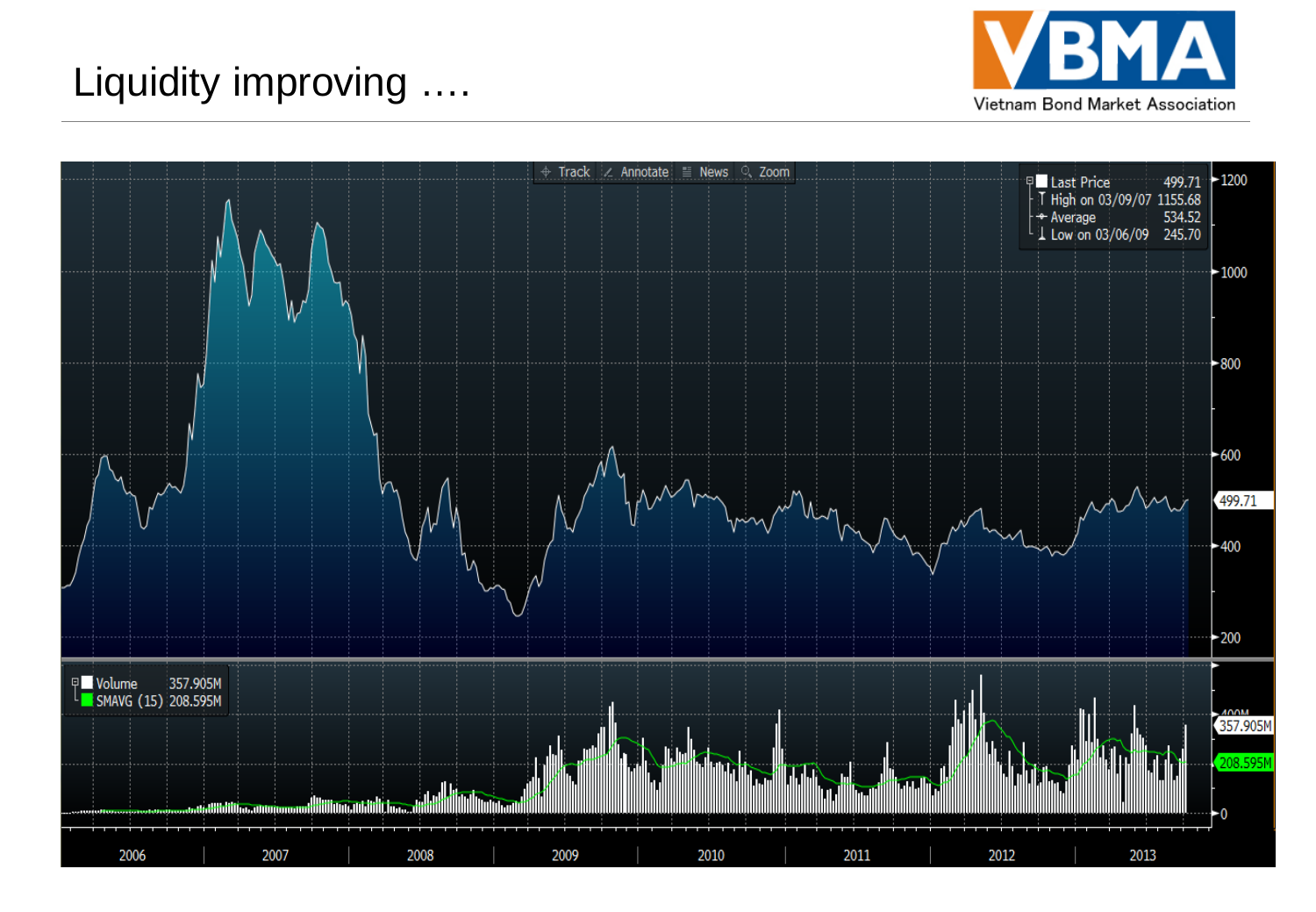#### **FOREIGNERS EMBRACE TOP, SPURN BOTTOM**



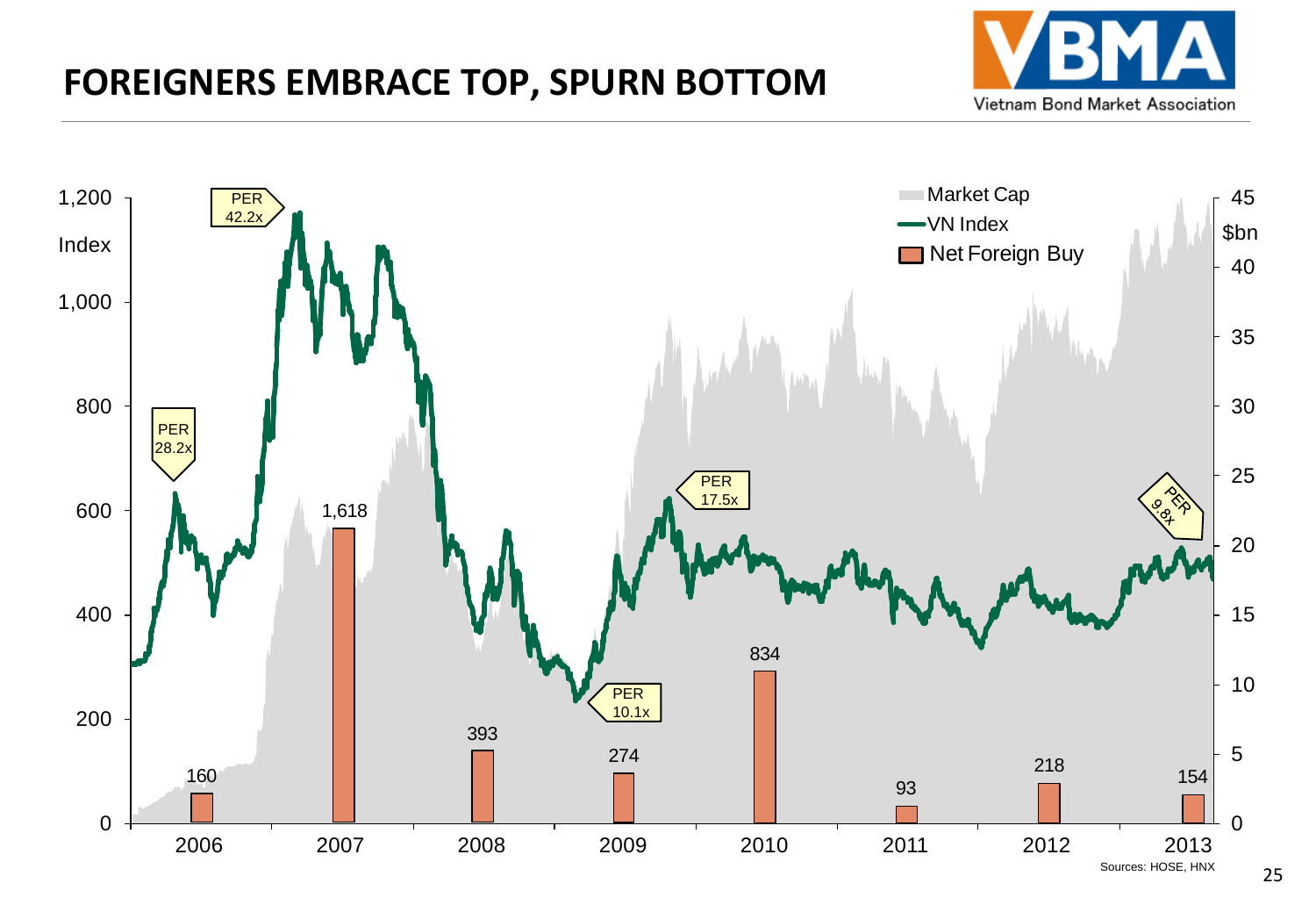

#### **FOREIGN LISTED / OTC / PE BUY-INS DURING PAST 12 MONTHS**

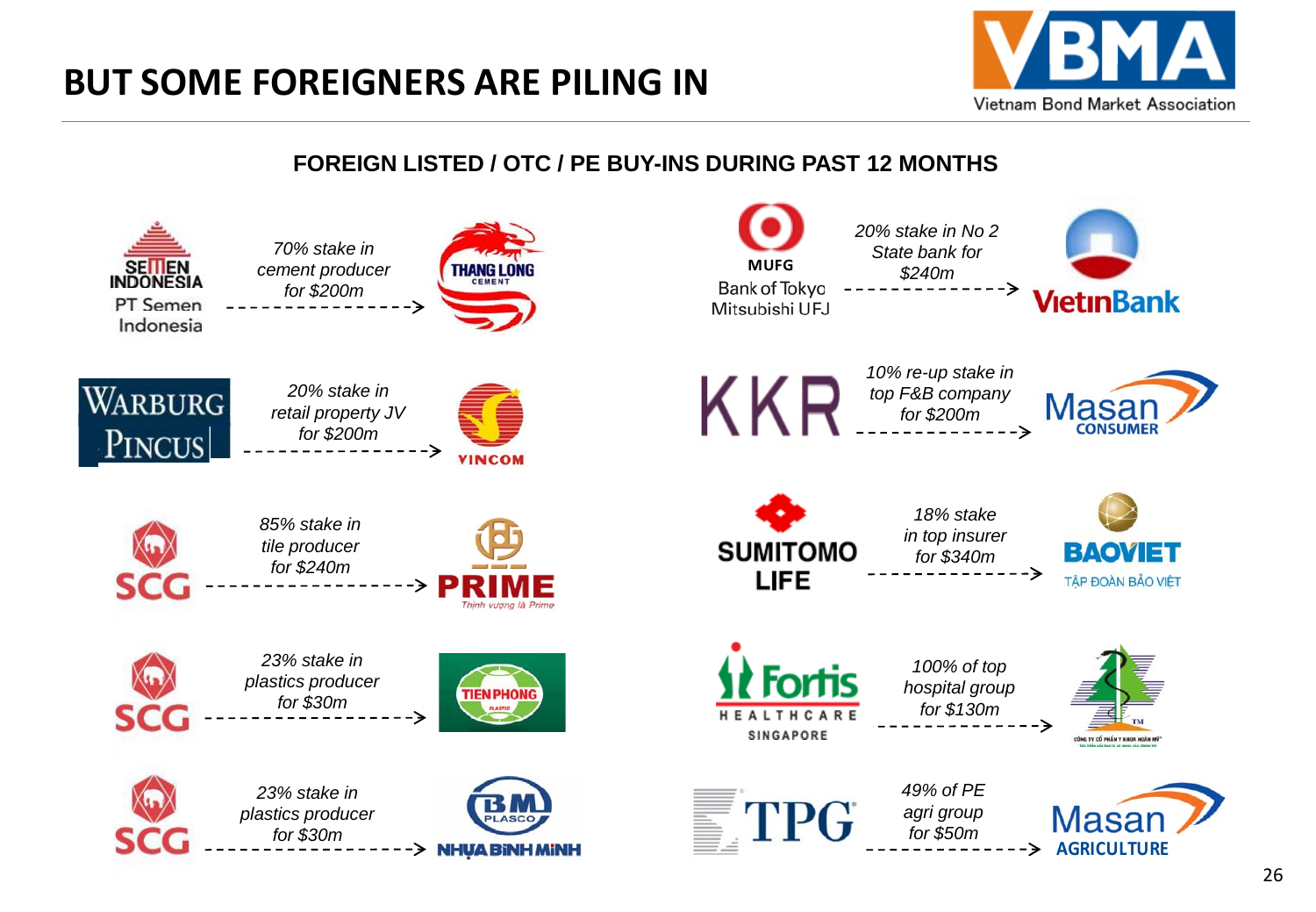

#### *2012*

• Earnings held back by growth slump, bank upheavals, dilution, reduction of tax breaks

#### *2013*

- Modest top-line gains, but EBIT surges on reduced loan provisions, lower interest rates, better margins
- Extraordinary asset sales at property companies inflate the effect, especially at the NPAT level
- When the property factor is removed, earnings are less explosive but still healthy

#### *2014*

• Ongoing robust numbers, and when property is taken out, the progressive improvement in the manufacturing and services economy has full visibility

| <b>VNI 473</b>      | unit          | 2011   | 2012    | 2013F | 2014F |
|---------------------|---------------|--------|---------|-------|-------|
| P/E                 | x             | 12.1   | 14.6    | 11.1  | 9.8   |
| <b>EPS Growth</b>   | $\%$          | $-9.4$ | $-13.3$ | 28.4  | 13.1  |
| <b>Sales Growth</b> | $\%$          | 19.5   | 3.2     | 12.0  | 12.6  |
| <b>EBIT Growth</b>  | $\frac{0}{0}$ | 7.5    | $-4.2$  | 19.3  | 19.6  |
| <b>NPAT Growth</b>  | $\%$          | $-3.5$ | $-8.1$  | 31.4  | 13.6  |
| <b>ROE</b>          | $\%$          | 15.6   | 14.8    | 17.5  | 17.7  |
| Yield               | $\%$          | 3.4    | 3.8     | 3.6   | 3.1   |

#### **VIETNAM TOP 50 RATINGS: ALL-IN**

| <b>VNI 473</b>      | unit | 2011 | 2012    | 2013F | 2014F |
|---------------------|------|------|---------|-------|-------|
| P/E                 | X    | 10.4 | 13.2    | 11.4  | 9.6   |
| <b>EPS Growth</b>   | $\%$ | 11.4 | $-11.5$ | 13.3  | 18.9  |
| <b>Sales Growth</b> | %    | 32.7 | 2.2     | 10.6  | 13.0  |
| <b>EBIT Growth</b>  | $\%$ | 28.1 | $-5.8$  | 13.4  | 19.8  |
| <b>NPAT Growth</b>  | $\%$ | 20.8 | $-6.8$  | 15.9  | 19.9  |
| <b>ROE</b>          | $\%$ | 18.1 | 16.6    | 17.5  | 18.5  |
| Yield               | $\%$ | 4.1  | 4.2     | 3.7   | 3.7   |

#### **VIETNAM TOP 50 RATINGS: EX-PROPERTY**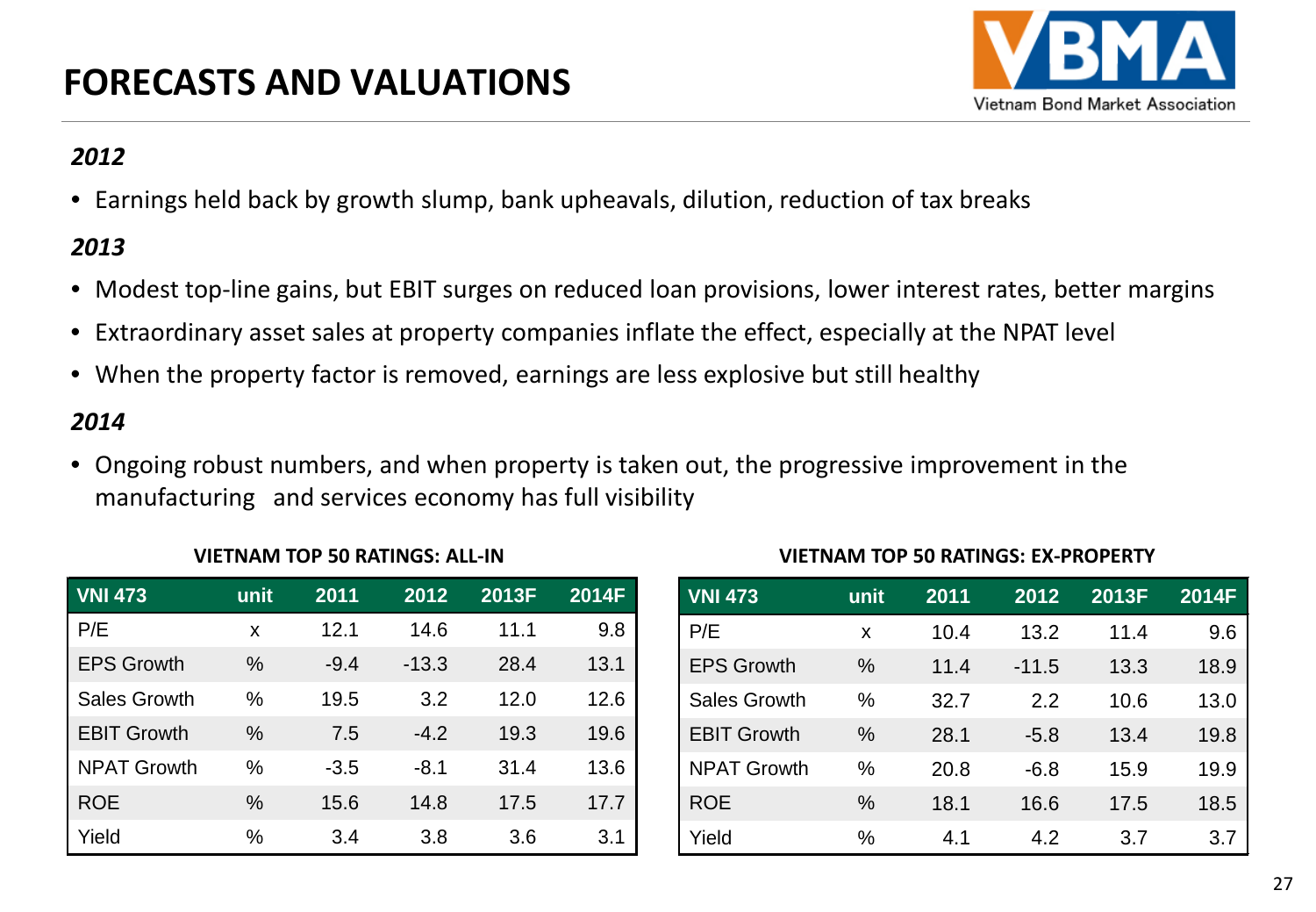### **COMPARATIVE VALUATIONS: ALL STOCKS**



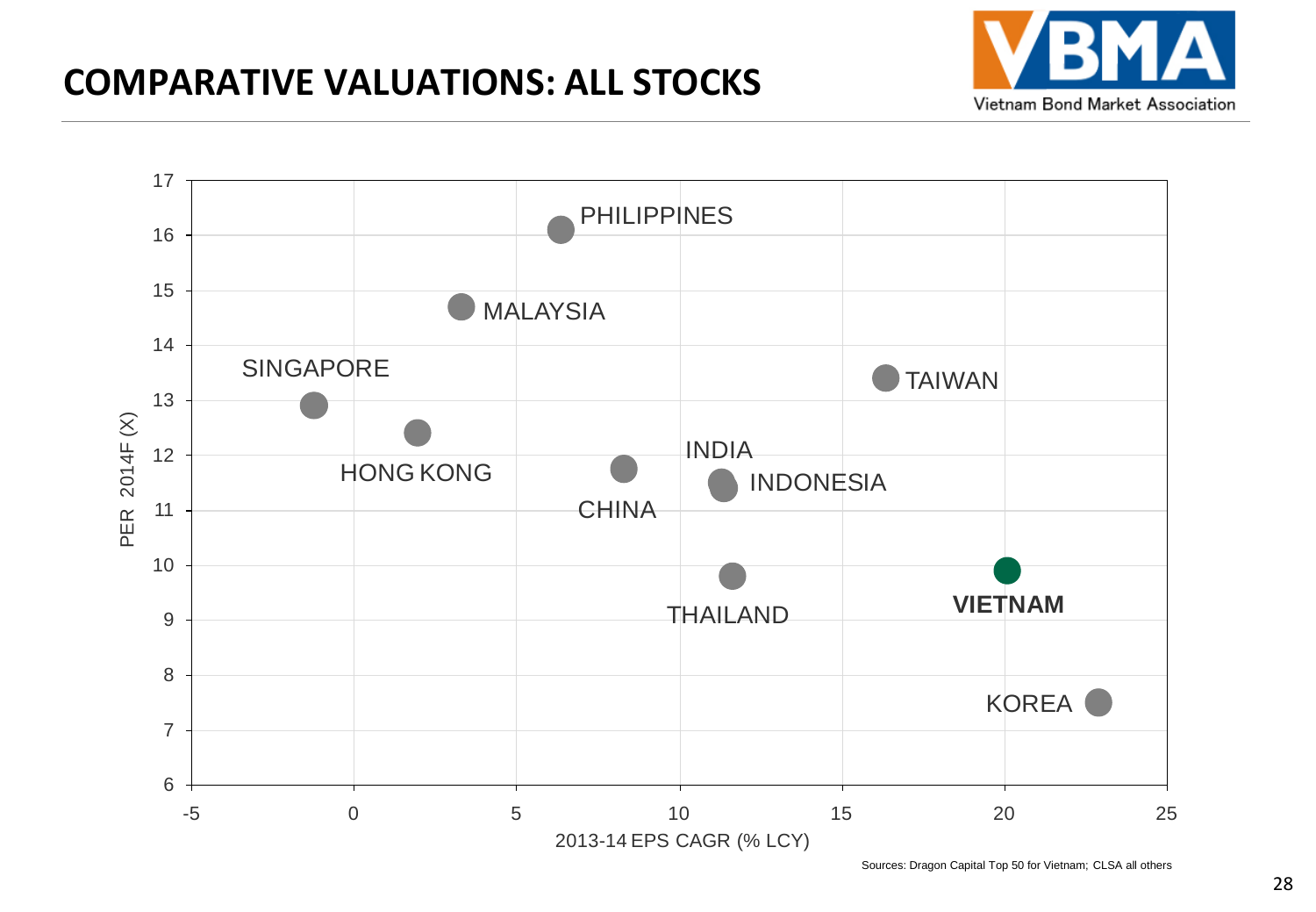

MALAYSIA

**VIETNAM**

Vietnam's market cap is heavily concentrated in its top five companies – ca 50%, vs an average 25% for peers – and removal of these names dramatically reveals the cheapness of its remaining stocks



#### **1H13 TRAILING PERs 1H13 TRAILING PBVs**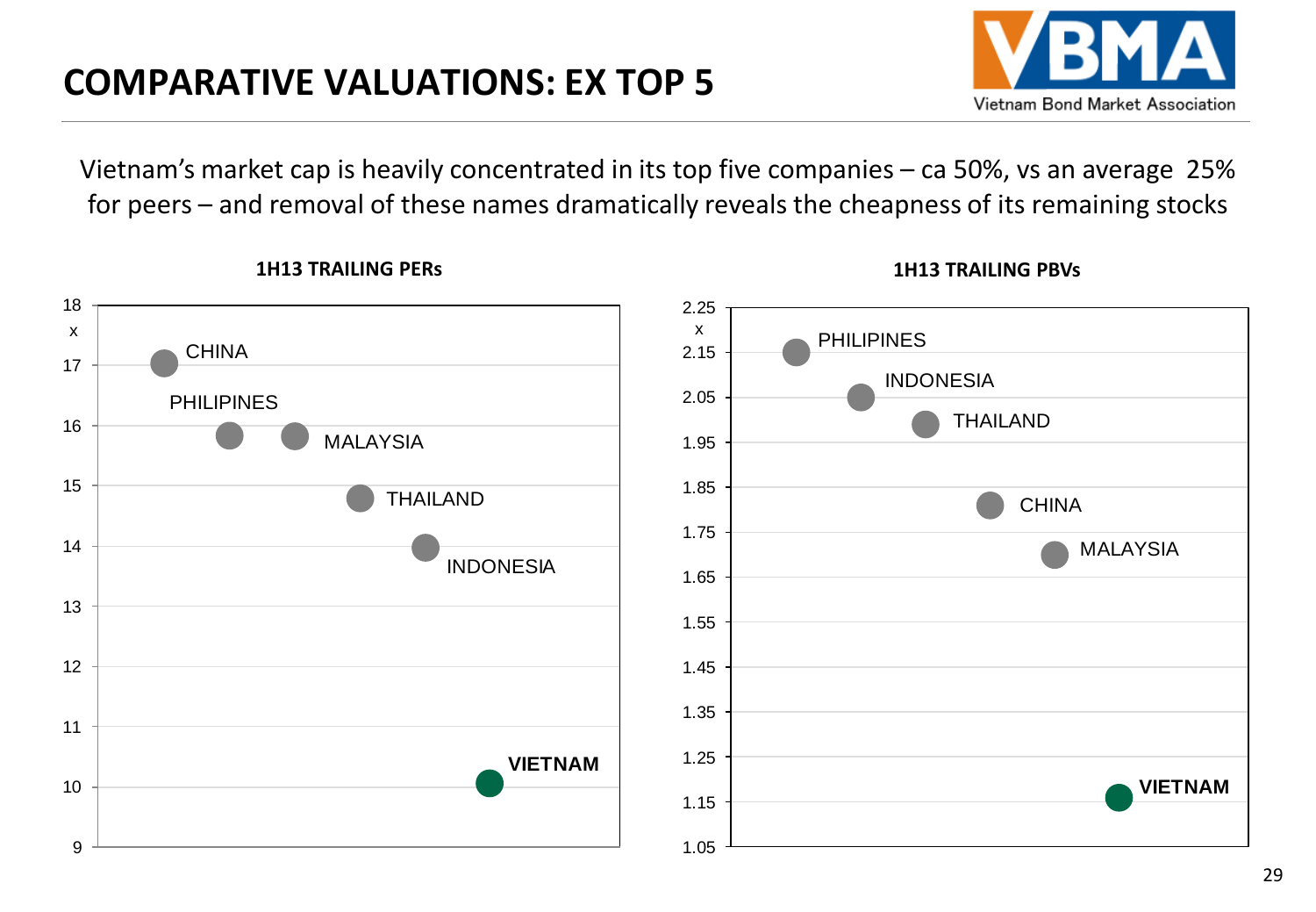## **FOREIGN OWNERSHIP LIMITS**



- FOLs have restricted international investors to 49% of all listed companies except banks, where the limit is 30%, effectively for strategics only
- This has been a key factor to discourage prices from reaching world levels across the market
- The Government is now proposing to widen FOLs to 60% of voting stock, probably by 2Q14
- Although companies have to individually approve, most are expected to do so
- Also another 10-20% is likely to be created through non-voting stock, probably by late 2014
- FOL liberalization combined with ongoing macro improvements will be a powerful catalyst for a general market rise once it is implemented
- It will not fully solve the problem of blue-chip stock supply for foreigners, but will be a positive step

|                         |            | <b>PER</b>     |             | <b>EPS Gro</b> |             | <b>PEG</b>     |             |  |
|-------------------------|------------|----------------|-------------|----------------|-------------|----------------|-------------|--|
| Sector - 2013F          | <b>FOL</b> | <b>Vietnam</b> | <b>MSCI</b> | <b>Vietnam</b> | <b>MSCI</b> | <b>Vietnam</b> | <b>MSCI</b> |  |
|                         | (%)        | (x)            | (x)         | (% )           | (%)         | (x)            | (x)         |  |
| <b>Consumer Staples</b> | 43.1       | 15.3           | 20.7        | 18.3           | 7.3         | 0.8            | 2.8         |  |
| Healthcare              | 43.8       | 11.6           | 23.6        | 19.3           | 15.2        | 0.6            | 1.5         |  |
| <b>Materials</b>        | 28.4       | 6.0            | 13.8        | 12.1           | $-8.0$      | 0.5            | neg         |  |
| Avg all ex property     | 32.2       | 11.4           | 12.3        | 13.3           | 9.8         | 0.9            | 1.3         |  |

#### **VIETNAM VS MSCI ASIA-PACIFIC**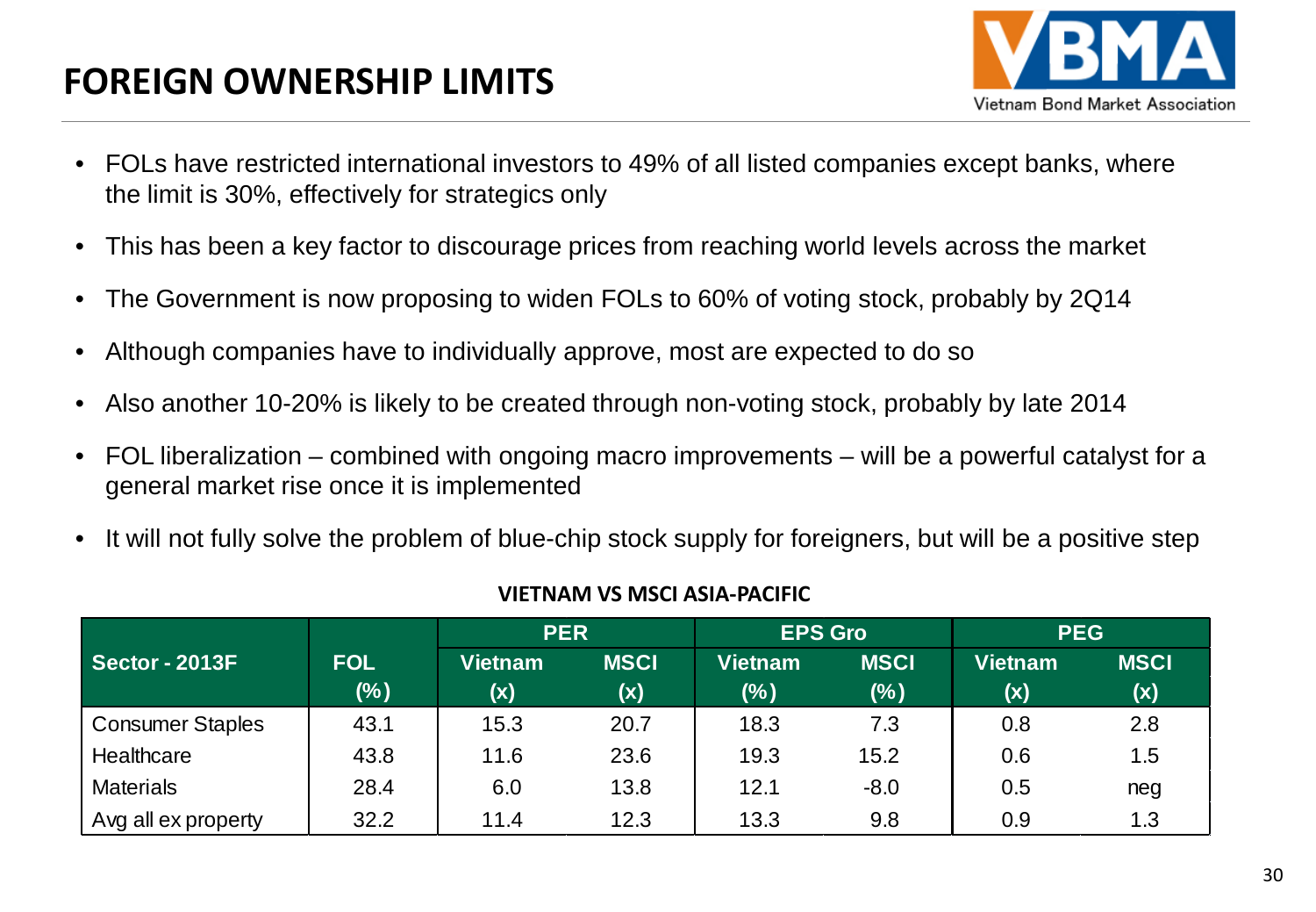

#### Many interesting companies are now at or near their foreign limit (in grey), equating to 35% of Top 50 market cap, which contains 85% of tradable VNI market cap

|                |                      | 30-Aug       | <b>Price</b> | <b>Mkt</b> | Wt    | Wt     | For                      |         | <b>EPS Growth</b> |         |       | <b>PER</b> |       |      | <b>PBV</b> |       |      | Yield  |       |
|----------------|----------------------|--------------|--------------|------------|-------|--------|--------------------------|---------|-------------------|---------|-------|------------|-------|------|------------|-------|------|--------|-------|
|                | No Company           | <b>Price</b> | <b>YTD</b>   | Cap        | in MC | in VNI | <b>Room</b>              | 2012    | 2013F             | 2014F   | 2012  | 2013F      | 2014F | 2012 | 2013F      | 2014F | 2012 | 2013F  | 2014F |
|                |                      | (VND)        | $(\%)$       | (Sm)       | (%)   | (%)    | (%)                      | $(\%)$  | $(\%)$            | (%)     | (x)   | (x)        | (x)   | (x)  | (x)        | (x)   | (%)  | $(\%)$ | (%)   |
| $\overline{1}$ | PV Gas               | 64,000       | 65.8         | 5,728      | 13.7  | 16.2   | 46.8                     | 65.9    | 16.7              | 4.9     | 12.4  | 10.6       | 10.1  | 4.5  | 3.9        | 3.9   | 4.7  | 4.7    | 4.7   |
| $\sqrt{2}$     | Vinamilk             | 130,000      | 47.7         | 5,117      | 12.2  | 14.5   | $\overline{\phantom{a}}$ | 35.1    | 15.8              | 18.5    | 18.6  | 16.1       | 13.6  | 7.0  | 5.1        | 4.2   | 2.9  | 2.3    | 2.3   |
| 3              | Vietinbank           | 19,500       | $-5.8$       | 3,008      | 7.2   | 3.0    | 1.3                      | $-10.7$ | $-25.1$           | 9.6     | 8.3   | 11.1       | 10.1  | 1.5  | 1.2        | 1.3   |      |        |       |
| 4              | Masan                | 82,000       | $-19.6$      | 2,731      | 6.5   | 7.7    | 17.8                     | $-40.3$ | 20.4              | 136.5   | 50.4  | 41.8       | 17.7  | 4.1  | 2.7        | 2.3   |      |        |       |
| 5              | Vietcombank          | 24,700       | $-9.2$       | 2,703      | 6.5   | 7.7    | 10.4                     | $-10.2$ | $-3.5$            | 14.4    | 12.9  | 13.4       | 11.7  | 1.4  | 1.3        | 1.3   | 4.9  | 4.9    | 4.9   |
| 6              | Vincom               | 62,500       | 3.5          | 2,605      | 6.2   | 7.4    | 9.0                      | 38.0    | 384.1             | $-32.1$ | 36.0  | 7.4        | 11.0  | 4.1  | 4.0        | 4.0   |      |        |       |
| $\overline{7}$ | Bao Viet Holding     | 35,900       | $-6.5$       | 1,154      | 2.8   | 3.3    | 25.1                     | 12.2    | 21.0              | 10.0    | 18.1  | 15.0       | 13.6  | 2.0  | 2.0        | 2.0   | 4.2  | 4.2    | 4.2   |
| 8              | Sacombank            | 16,900       | $-3.2$       | 912        | 2.2   | 2.6    | 10.3                     | $-54.8$ | 20.3              | 60.6    | 20.6  | 17.2       | 10.7  | 1.2  | 1.2        | 1.0   | 3.6  |        |       |
| 9              | Eximbank             | 14,700       | $-6.4$       | 858        | 2.1   | 2.4    | 2.8                      | $-29.6$ | $-43.5$           | 47.3    | 8.5   | 15.0       | 10.2  | 1.1  | 1.1        | 1.1   | 9.2  | 4.0    |       |
| 10             | <b>PV</b> Fertilizer | 40,100       | 12.0         | 719        | 1.7   | 2.0    | 20.8                     | $-2.8$  | $-15.8$           | $-7.1$  | 5.1   | 6.0        | 6.5   | 1.7  | 1.4        | 1.1   | 11.2 | 10.0   | 10.0  |
| 11             | Hoang Anh Gia Lai    | 20,300       | 5.4          | 688        | 1.6   | 2.0    | 5.3                      | $-70.1$ | 29.5              | 44.8    | 35.0  | 27.0       | 18.6  | 1.1  | 1.3        | 1.2   |      |        |       |
| 12             | PV Drilling          | 58,500       | 56.0         | 686        | 1.6   | 1.9    | 10.2                     | 23.9    | 22.1              | 6.9     | 9.3   | 7.6        | 7.1   | 1.8  | 1.9        | 1.5   | 1.7  | 1.7    | 1.7   |
| 13             | <b>ACB</b>           | 15,400       | $-6.7$       | 670        | 1.6   |        |                          | $-75.6$ | 41.7              | 80.5    | 18.4  | 13.0       | 7.2   | 1.1  | 1.0        | 0.9   | 4.4  |        |       |
| 14             | <b>Military Bank</b> | 13,100       | 4.8          | 657        | 1.6   | 1.9    | $\sim$                   | $-13.0$ | 5.3               | 30.2    | 5.5   | 5.2        | 4.0   | 1.1  | 0.8        | 0.7   | 9.2  | 9.2    | 9.2   |
| 15             | Hoa Phat Group       | 31,200       | 48.6         | 617        | 1.5   | 1.8    | 6.1                      | $-19.5$ | 118.6             | 12.0    | 13.2  | 6.0        | 5.4   | 1.6  | 1.5        | 1.5   | 6.4  | 6.4    | 6.4   |
| 16             | <b>FPT</b>           | 43,100       | 22.4         | 560        | 1.3   | 1.6    | $\overline{\phantom{a}}$ | $-16.3$ | 14.0              | 19.2    | 7.6   | 6.7        | 5.6   | 1.9  | 1.7        | 1.5   | 4.6  | 4.6    | 4.6   |
| 17             | South Kinh Do        | 49,900       | 24.8         | 389        | 0.9   | 1.1    | $\sim$                   | 15.1    | 11.9              | 10.4    | 22.2  | 19.9       | 18.0  | 2.0  | 1.7        | 1.6   | 4.0  | 4.0    | 4.0   |
| 18             | PV Technical Svc's   | 15,400       | 12.4         | 325        | 0.8   | $\sim$ | 26.6                     | $-22.2$ | $-11.2$           | 22.3    | 5.0   | 5.7        | 4.6   | 1.1  | 0.9        | 0.9   | 9.7  | 7.8    | 7.8   |
| 19             | Hau Giang Pharma     | 103,000      | 41.1         | 318        | 0.8   | 0.9    | $\sim$                   | 16.3    | 19.3              | 17.8    | 13.8  | 11.6       | 9.8   | 4.0  | 3.2        | 2.5   | 2.9  | 2.4    | 2.4   |
| 20             | Pha Lai Power        | 20,200       | 69.7         | 304        | 0.7   | 0.9    | 35.7                     | 12,851  | 64.9              | 8.3     | 13.1  | 7.9        | 7.3   | 1.5  | 1.4        | 1.2   | 5.0  | 4.0    | 4.0   |
| 21             | <b>REE</b>           | 24,500       | 47.6         | 283        | 0.7   | 0.8    | $\sim$                   | 9.0     | 23.8              | 6.9     | 9.1   | 7.3        | 6.8   | 1.4  | 1.3        | 1.3   | 6.5  | 4.9    | 4.9   |
| 22             | Saigon Sec's         | 16,300       | 0.0          | 270        | 0.6   | 0.8    | 0.3                      | 485.4   | 8.5               | 12.1    | 12.4  | 11.4       | 10.2  | 1.1  | 1.1        | 1.1   | 6.1  | 6.1    | 6.1   |
| 23             | Saigon Hanoi Bank    | 6,400        | 10.3         | 268        | 0.6   |        | 27.3                     | $-97.6$ | 720.5             | 123.7   | 148.9 | 18.1       | 8.1   | 0.6  | 0.6        | 0.6   |      |        |       |
| 24             | Vinaconex            | 10,800       | 27.1         | 225        | 0.5   |        | 39.6                     | 55.1    | $-15.9$           | 10.0    | 54.6  | 64.9       | 59.0  | 1.0  | 1.0        | 1.0   |      |        |       |
|                | 25 Vinacafe          | 170,000      | 6.3          | 213        | 0.5   | 0.6    | 43.9                     | 41.3    | 59.0              | 36.7    | 15.2  | 9.5        | 7.0   | 4.7  | 3.6        | 2.5   | 1.2  | 1.2    | 1.2   |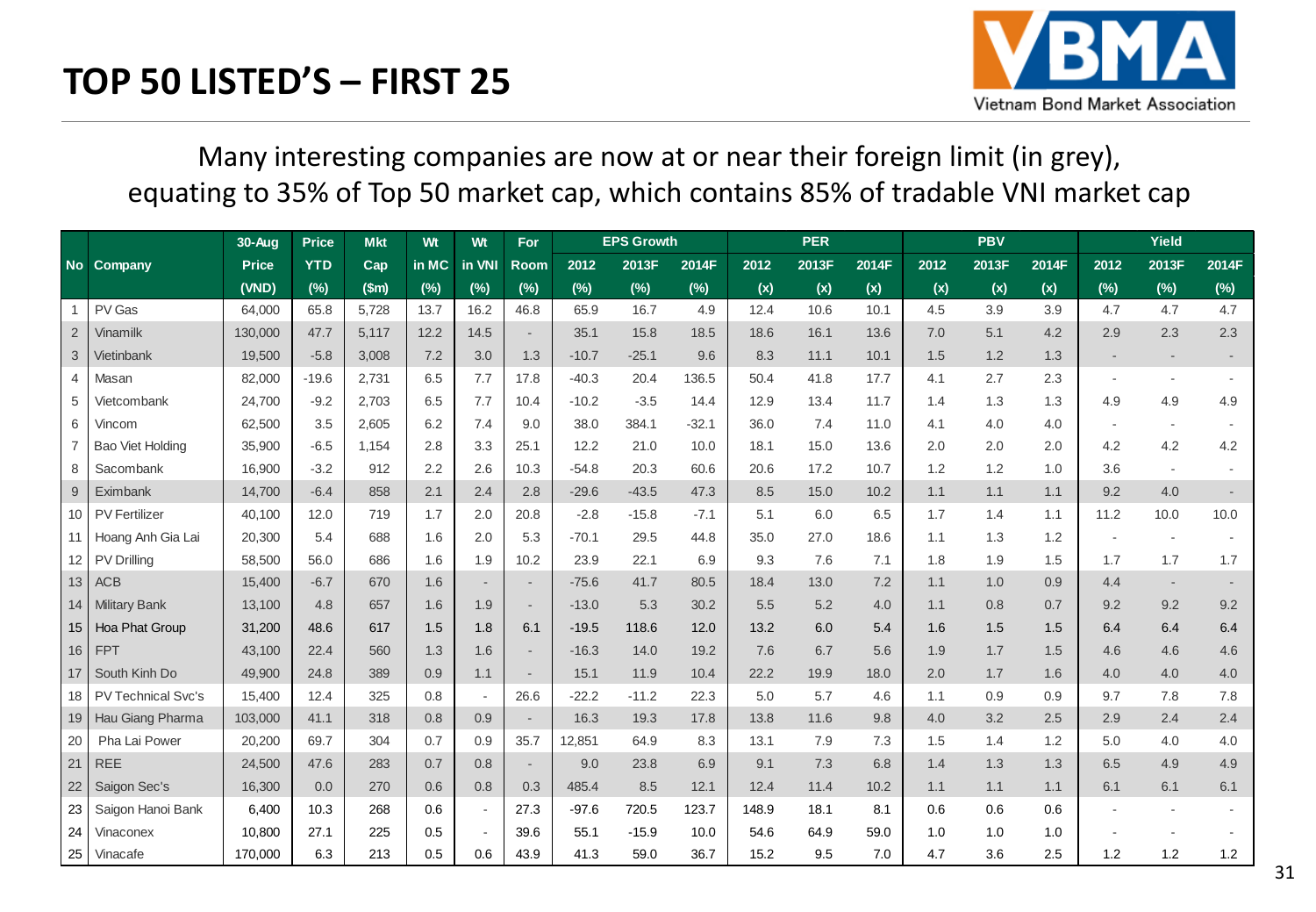#### **TOP 50 LISTED'S – SECOND 25**



|    |                          | 30-Aug       | <b>Price</b> | <b>Mkt</b> | Wt    | Wt     | For                      |         | <b>EPS Growth</b> |                          |        | <b>PER</b> |       |      | <b>PBV</b> |       |                          | Yield                    |        |
|----|--------------------------|--------------|--------------|------------|-------|--------|--------------------------|---------|-------------------|--------------------------|--------|------------|-------|------|------------|-------|--------------------------|--------------------------|--------|
|    | No Company               | <b>Price</b> | <b>YTD</b>   | Cap        | in MC | in VNI | <b>Room</b>              | 2012    | 2013F             | 2014F                    | 2012   | 2013F      | 2014F | 2012 | 2013F      | 2014F | 2012                     | 2013F                    | 2014F  |
|    |                          | (VND)        | (%)          | (Sm)       | (%)   | $(\%)$ | (%)                      | (%)     | $(\%)$            | (%)                      | (x)    | (x)        | (x)   | (x)  | (x)        | (x)   | $(\%)$                   | (%)                      | $(\%)$ |
| 26 | <b>PV Finance</b>        | 6,300        | $-25.0$      | 179        | 0.4   | 0.5    | 15.0                     | $-90.4$ | 476.3             | 20.2                     | 83.1   | 14.4       | 12.0  | 0.6  | 0.6        | 0.6   | $\blacksquare$           |                          |        |
| 27 | Hoa Sen Group            | 37,600       | 95.8         | 171        | 0.4   | 0.5    | 16.0                     | 129.8   | 68.3              | 5.9                      | 10.3   | 6.1        | 5.8   | 1.8  | 1.6        | 1.6   | 4.0                      | 4.0                      | 4.0    |
| 28 | Tan Tao Ind'l Park       | 5,700        | 33.4         | 166        | 0.4   | 0.5    | 32.1                     | $-55.2$ | $-39.3$           | 4.6                      | 84.7   | 139.5      | 133.4 | 0.4  | 0.5        | 0.5   | $\blacksquare$           | $\blacksquare$           |        |
| 29 | PV Insurance             | 15,300       | 1.3          | 164        | 0.4   |        | $\overline{\phantom{a}}$ | $-16.6$ | 9.8               | 9.0                      | 8.6    | 7.8        | 7.2   | 0.6  | 0.6        | 0.6   | 9.8                      | 9.8                      | 9.8    |
| 30 | <b>Binh Minh Plastic</b> | 73,000       | 113.3        | 157        | 0.4   | 0.4    | $\sim$                   | 21.9    | 11.0              | 10.7                     | 9.2    | 8.3        | 7.5   | 2.0  | 2.5        | 2.5   | 5.5                      | 2.7                      | 2.7    |
| 31 | Danang Rubber            | 37,900       | 77.0         | 149        | 0.4   | 0.4    | 27.4                     | 57.9    | 11.7              | $-32.5$                  | 10.1   | 9.0        | 13.4  | 2.2  | 2.3        | 2.2   | 5.3                      | 5.3                      | 5.3    |
| 32 | Vinh Son-Song Hinh       | 13,100       | 27.2         | 128        | 0.3   | 0.4    | 25.1                     | $-28.9$ | $-11.2$           | 2.6                      | 11.5   | 13.0       | 12.7  | 1.1  | 1.1        | 1.0   | 7.6                      | 7.6                      | 7.6    |
| 33 | Gemadept                 | 23,500       | 29.8         | 127        | 0.3   | 0.4    | 29.7                     | 1,465   | 260.8             | $-66.6$                  | 24.1   | 6.7        | 20.0  | 0.6  | 0.6        | 0.6   | 4.3                      | $\sim$                   |        |
| 34 | Ocean Group              | 8,800        | $-12.0$      | 125        | 0.3   | 0.4    | 39.3                     | $-51.0$ | 46.4              | 5.7                      | 31.7   | 21.6       | 20.5  | 0.8  | 0.8        | 0.8   | 5.7                      | 5.7                      | 5.7    |
| 35 | Lam Thao Fertilizers     | 33,800       | 47.5         | 124        | 0.3   |        | 44.8                     | $-8.7$  | 21.6              | 5.0                      | 6.7    | 5.5        | 5.2   | 1.8  | 2.0        | 2.0   | 8.9                      | 8.9                      | 8.9    |
| 36 | <b>Hung Vuong Group</b>  | 22,000       | 41.6         | 123        | 0.3   | 0.3    | 38.5                     | $-37.7$ | 36.8              | 5.1                      | 10.0   | 7.3        | 7.0   | 0.8  | 0.9        | 0.9   | 13.6                     | 9.1                      | 9.1    |
| 37 | Tifoplast                | 58,000       | 70.6         | 119        | 0.3   |        | $\overline{\phantom{a}}$ | 8.3     | 12.4              | 15.6                     | 8.6    | 7.7        | 6.6   | 2.3  | 2.1        | 2.1   | 5.2                      | 5.2                      | 5.2    |
| 38 | Pomina                   | 12,500       | $-2.3$       | 110        | 0.3   | 0.3    | 42.5                     | $-98.9$ | 4,131             | 76.2                     | 511.2  | 12.1       | 6.9   | 0.9  | 0.6        | 0.6   | $\overline{\phantom{a}}$ | 8.0                      | 8.0    |
| 39 | Phuoc Hoa Rubber         | 29,500       | 5.0          | 109        | 0.3   | 0.3    | 31.3                     | $-26.9$ | 3.9               | 3.8                      | 4.0    | 3.8        | 3.7   | 1.1  | 1.1        | 1.1   | 10.2                     | 10.2                     | 10.2   |
| 40 | Kinh Bac City            | 7,600        | 28.8         | 104        | 0.2   | 0.3    | 25.5                     | ptl     | Itp               | 10.0                     | $-5.2$ | 37.6       | 34.2  | 0.6  | 0.6        | 0.6   | $\overline{\phantom{a}}$ | $\sim$                   |        |
| 41 | <b>HCM Sec's</b>         | 21,400       | $-0.9$       | 102        | 0.2   | 0.3    | $\sim$                   | 4.2     | 16.2              | 11.3                     | 8.7    | 7.5        | 6.7   | 1.0  | 1.0        | 1.0   | 9.3                      | 9.3                      | 9.3    |
| 42 | <b>Becamex IJC</b>       | 7,000        | $-23.9$      | 91         | 0.2   | 0.3    | 41.3                     | $-43.5$ | 1.9               | 10.0                     | 10.5   | 10.3       | 9.3   | 0.6  | 0.6        | 0.6   | 8.6                      | 8.6                      | 8.6    |
| 43 | Phu Nhuan Jewelry        | 26,500       | $-23.4$      | 90         | 0.2   | 0.3    | $\overline{\phantom{a}}$ | $-1.0$  | $-12.5$           | 12.8                     | 7.5    | 8.6        | 7.6   | 1.5  | 1.5        | 1.4   | 8.7                      | 9.4                      | 9.4    |
| 44 | Dong Phu Rubber          | 44,300       | $-18.0$      | 90         | 0.2   | 0.3    | 15.7                     | $-32.7$ | $-24.2$           | 18.5                     | 3.5    | 4.7        | 3.9   | 0.9  | 0.8        | 0.7   | 9.0                      | 6.8                      | 6.8    |
| 45 | Minh Phu Seafoods        | 26,500       | $-11.1$      | 87         | 0.2   | 0.2    | 37.3                     | $-93.9$ | $-67.2$           | 1,462                    | 110.2  | 335.9      | 21.5  | 1.4  | 1.6        | 1.6   | 9.4                      | $\overline{\phantom{a}}$ |        |
| 46 | C <sub>II</sub>          | 15,500       | $-33.5$      | 83         | 0.2   | 0.2    | 0.2                      | 168.5   | $-34.7$           | 15.2                     | 4.2    | 6.4        | 5.6   | 1.2  | 1.1        | 1.1   | 7.7                      | 7.7                      | 7.7    |
| 47 | <b>Bourbon Sugar</b>     | 12,700       | $-20.6$      | 80         | 0.2   | 0.2    | 37.3                     | $-32.3$ | $-10.8$           | 9.1                      | 4.9    | 5.5        | 5.0   | 1.0  | 1.0        | 1.0   | 15.7                     | 15.7                     | 15.7   |
| 48 | PV Const'n               | 4,000        | $-28.6$      | 76         | 0.2   |        | 39.3                     | ptl     | $-100.0$          | $\overline{\phantom{a}}$ | $-1.2$ | 0.0        | 0.0   | 0.6  | 0.7        | 0.7   | $\overline{\phantom{a}}$ |                          |        |
|    | 49 DIC Group             | 8,000        | $-37.5$      | 54         | 0.1   | 0.2    | 20.4                     | $-81.1$ | 124.4             | 43.9                     | 47.3   | 21.1       | 14.7  | 0.5  | 0.5        | 0.5   | 7.5                      | 7.5                      | 7.5    |
| 50 | Sudico                   | 10,000       | $-54.1$      | 47         | 0.1   | 0.1    | 30.9                     | 267.1   | ltp               | 10.0                     | $-3.3$ | 32.2       | 29.3  | 0.6  | 0.6        | 0.6   | $\overline{\phantom{a}}$ |                          |        |
|    | <b>AGGREGATES</b>        | 472.7        | 14.3         | 41,803     | 83.4  | 87.8   | 23.7                     | $-13.3$ | 28.3              | 12.4                     | 14.6   | 11.1       | 9.9   | 2.0  | 1.8        | $1.7$ | 3.8                      | 3.6                      | 3.1    |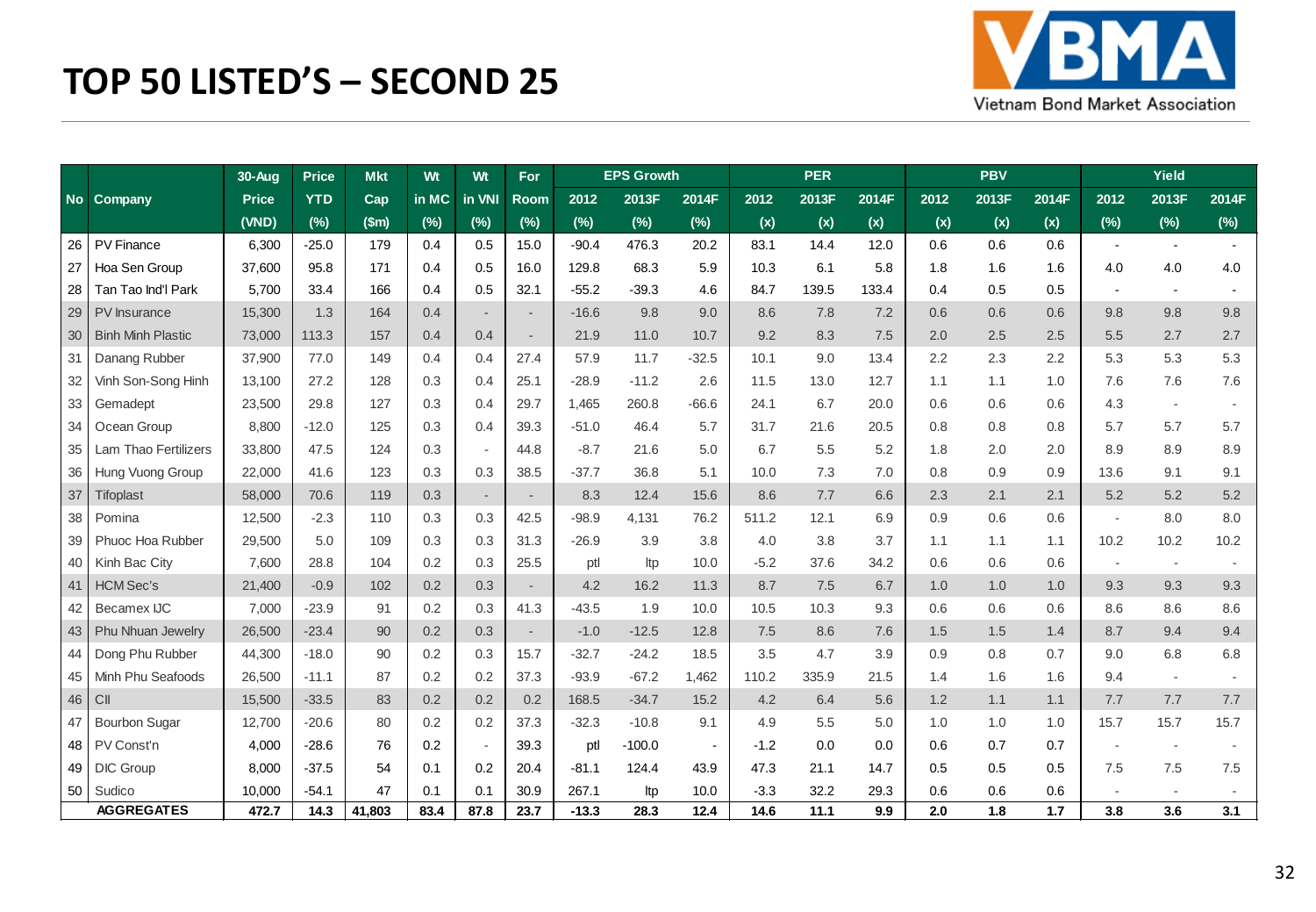

# **BOND MARKET**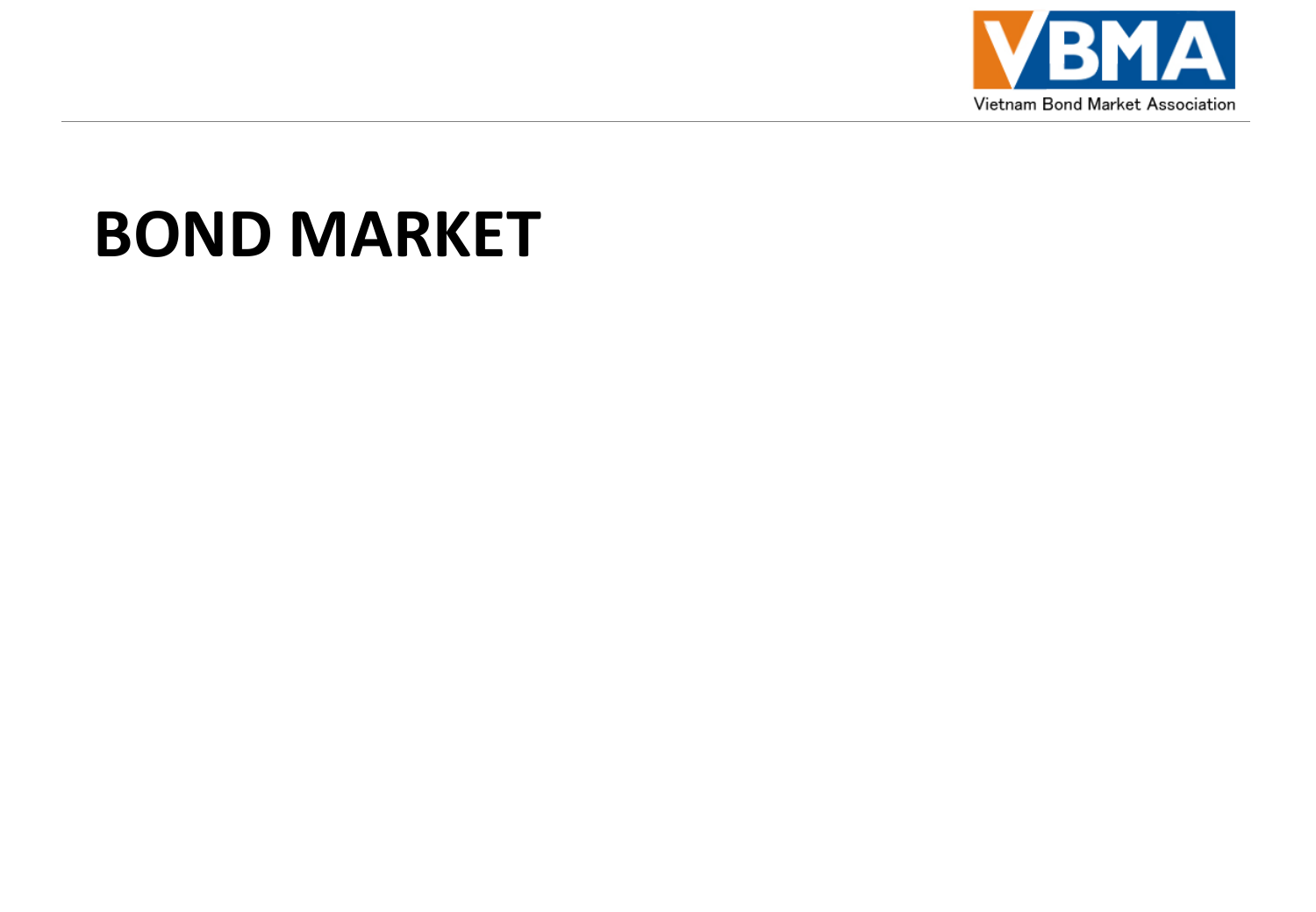#### **Vietnam Government Bond Yields**





• Bond yields have now been back to pre-crisis levels, suggesting that the macroeconomic conditions in Vietnam are now being stabilized.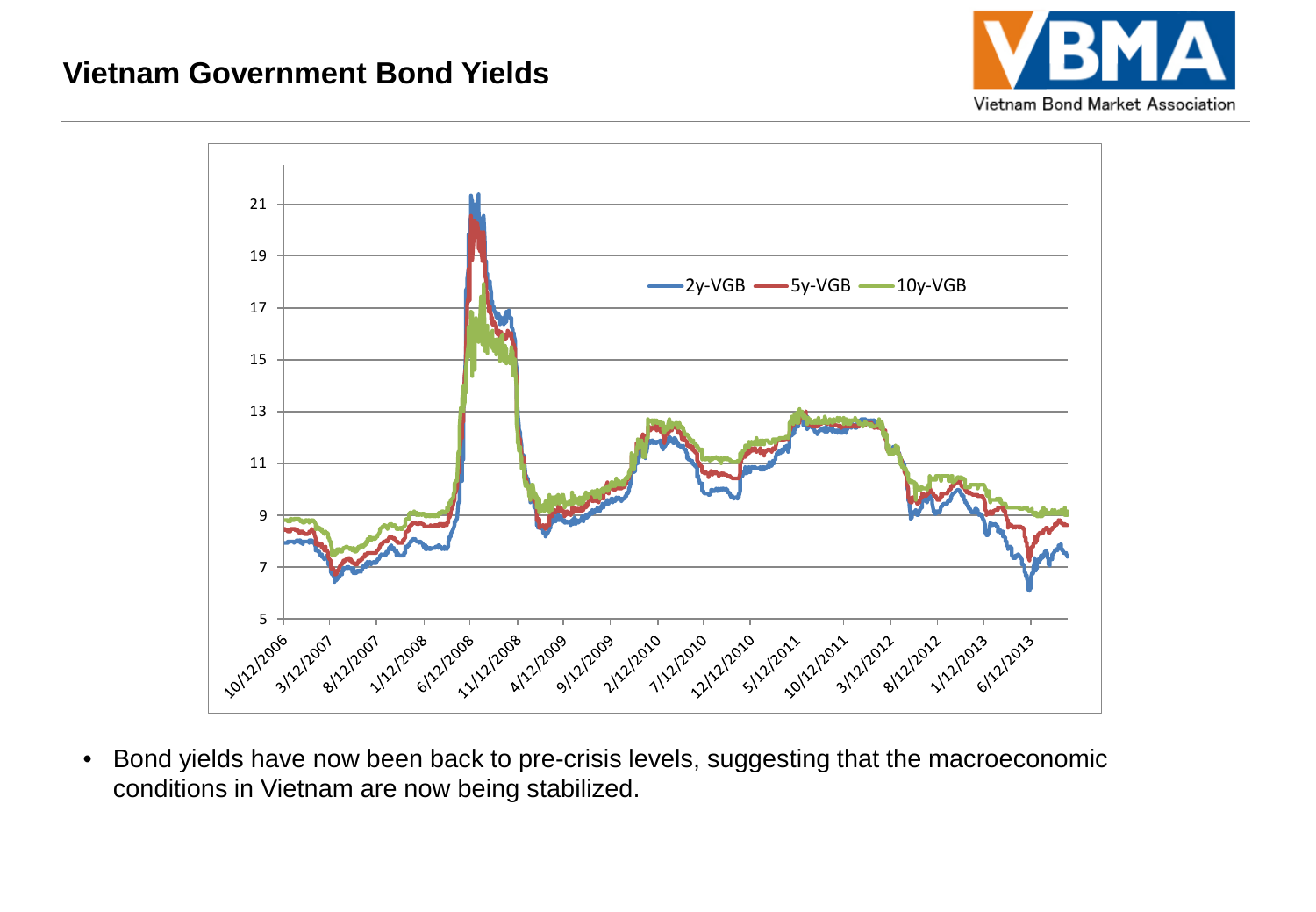## Vietnam benchmark government bond yield





• Benchmark bond yields (2-year) are now higher than those levels in June 2013 and this reflects a tighter liquidity situation due to seasonal effects as we move closer to the year end.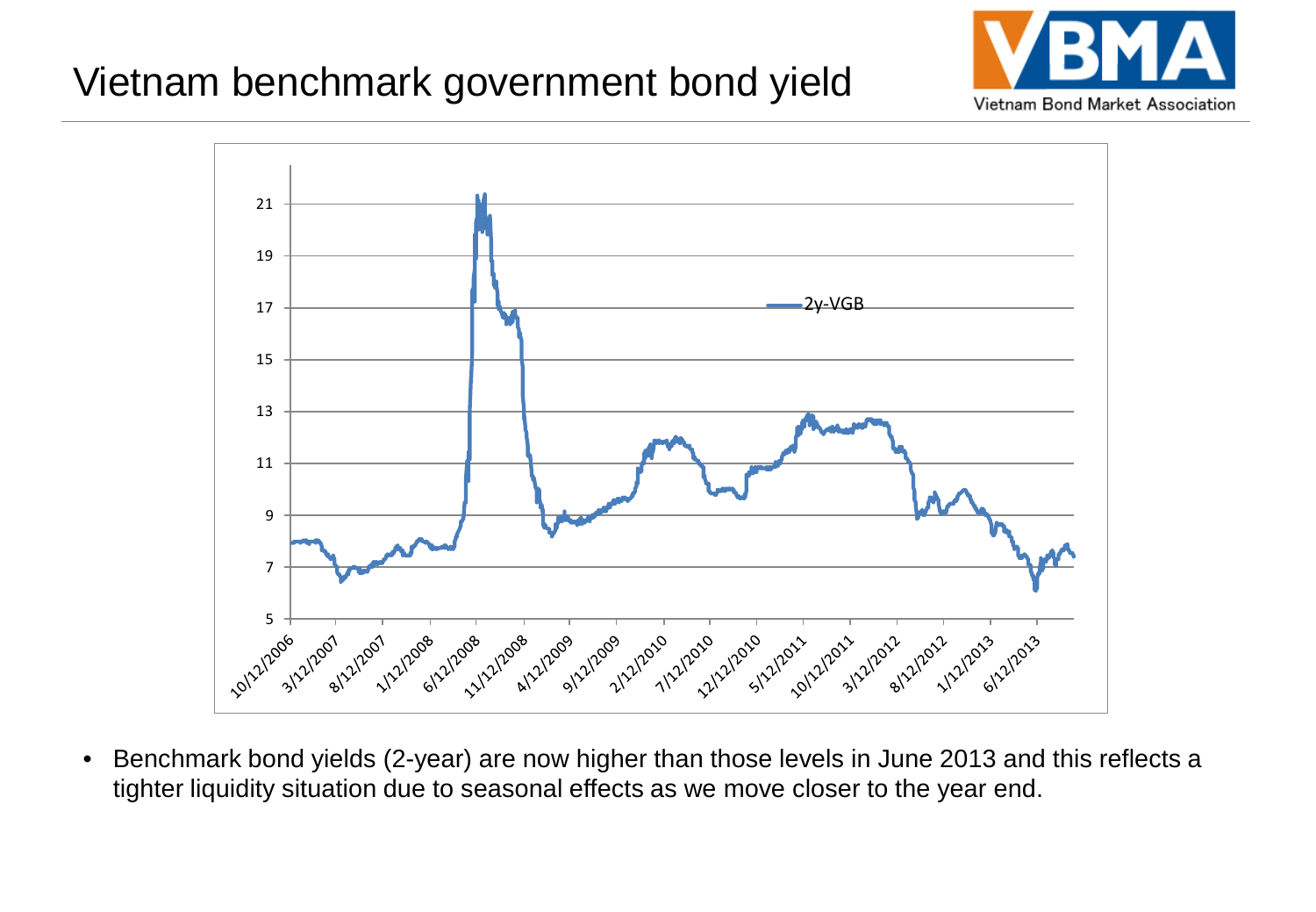## **VND The local currency is stable**





- After the Resolution 11 was issued in 2011 to stabilizing the economy and the local currency, the forex and gold markets have been strictly controlled  $\rightarrow$  one stabilizing factor for the dong.
- The other favorable factors for the dong are lower trade deficit, lower inflation and larger foreign reserves  $\rightarrow$  the Vietnam dong is now obviously stabilizing.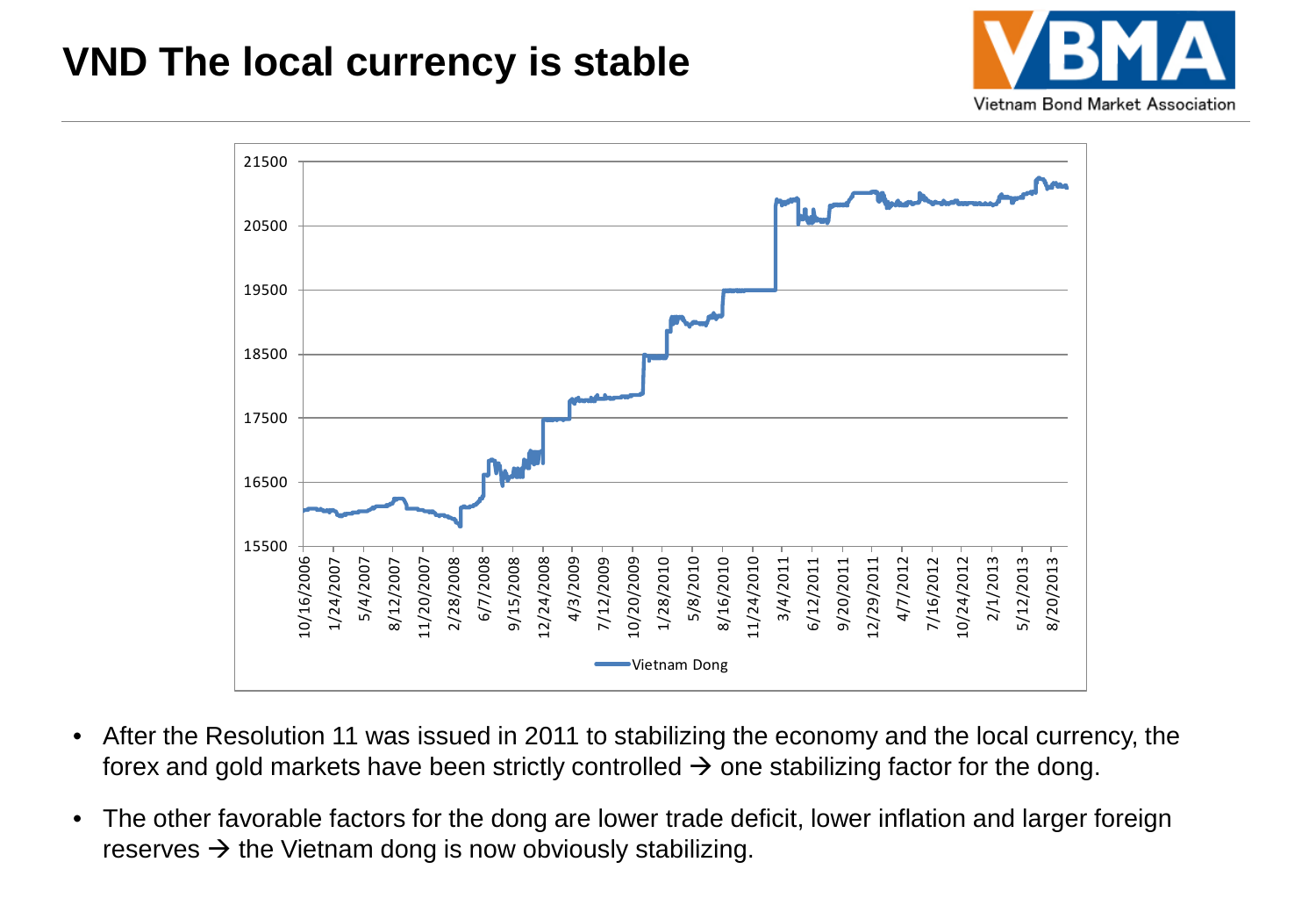

|                 | <b>Sovereign Ratings</b> |                         |              |               |                |          |                |   |
|-----------------|--------------------------|-------------------------|--------------|---------------|----------------|----------|----------------|---|
|                 | <b>Market</b>            |                         | <b>Fitch</b> |               | R&I            |          | <b>S&amp;P</b> |   |
|                 | <b>CN</b>                |                         | $A+$         | o             | $A+$           | o        | AA-            | ◘ |
|                 | <b>HK</b>                |                         | $AA+$        | o             | $AA+$          | о        | <b>AAA</b>     | o |
|                 | <b>ID</b>                |                         | BBB-         | o             | BBB-           | o        | $BB+$          | ▫ |
|                 | <b>JP</b>                |                         | $A+$         | н             | $AA+$          | o        | AA-            | н |
|                 | <b>KH</b>                |                         |              |               |                |          | $B+$           | o |
|                 | <b>KR</b>                |                         | AA-          | o             | $A+$           | o        | $A+$           | ▫ |
|                 | <b>MY</b>                |                         | $A -$        | н             | $\overline{A}$ | o        | $A -$          | o |
|                 | PH                       |                         | BBB-         | o             | BBB-           | o        | BBB-           | o |
|                 | <b>SG</b>                |                         | <b>AAA</b>   | o             | <b>AAA</b>     | о        | <b>AAA</b>     | o |
|                 | <b>TH</b>                |                         | $BBB + \Box$ |               | $BBB + \Box$   |          | $BBB + \Box$   |   |
|                 | <b>VN</b>                |                         | $B+$         | o             | BB-            | o        | BB-            | o |
| <b>Outlook:</b> | <b>F</b> Positive        | $\blacksquare$ Negative |              | $\Box$ Stable |                | Evolving |                |   |

- Given a rating of BB- with a stable outlook, the economy of Vietnam has already been bottoming out at the beginning of 2013. However, the deleveraging process still continues.
- Therefore, the recovery process is longer than expected but the economy is actually stabilizing.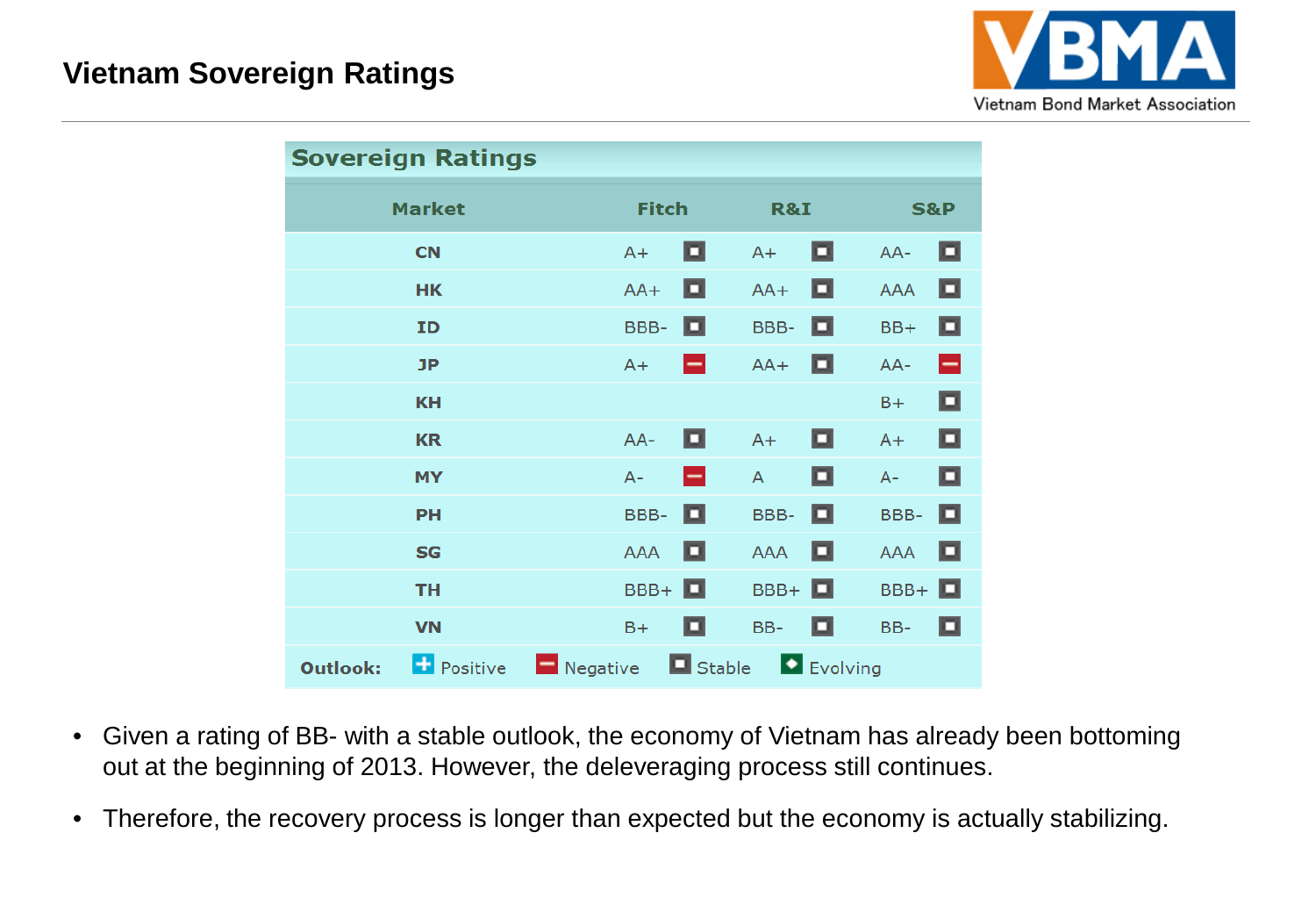#### **LCY Government Bond Yield Movements – as of Oct. 10, 2013**



Vietnam Bond Market Association



- Bond yields in Vietnam have been reducing compared to the levels in previous years but still at highest levels in the region.
- And with a more stabilizing currency now, these current levels of bonds yields are now considered attractive compared other countries in the region.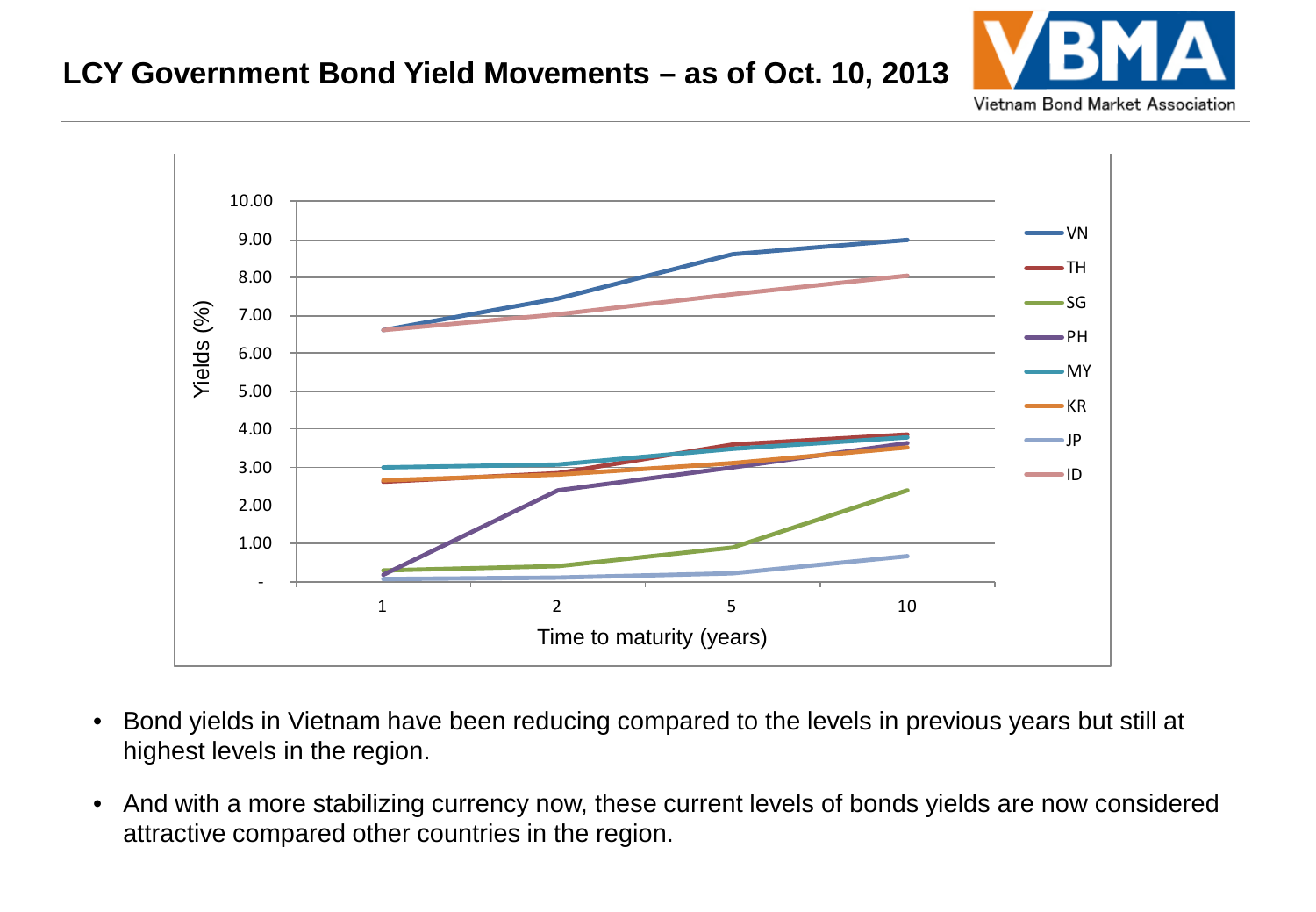#### **LCY Government Bond Yield Movements in Vietnam**





- Recent bond yields in Vietnam are much lower than those levels by the end of 2012 as abundant liquidity in the banking system, due to low credit growth, has been used to buy g-bonds.
- The long-end of the curve is now lower and also more flattened due to lower expected inflation.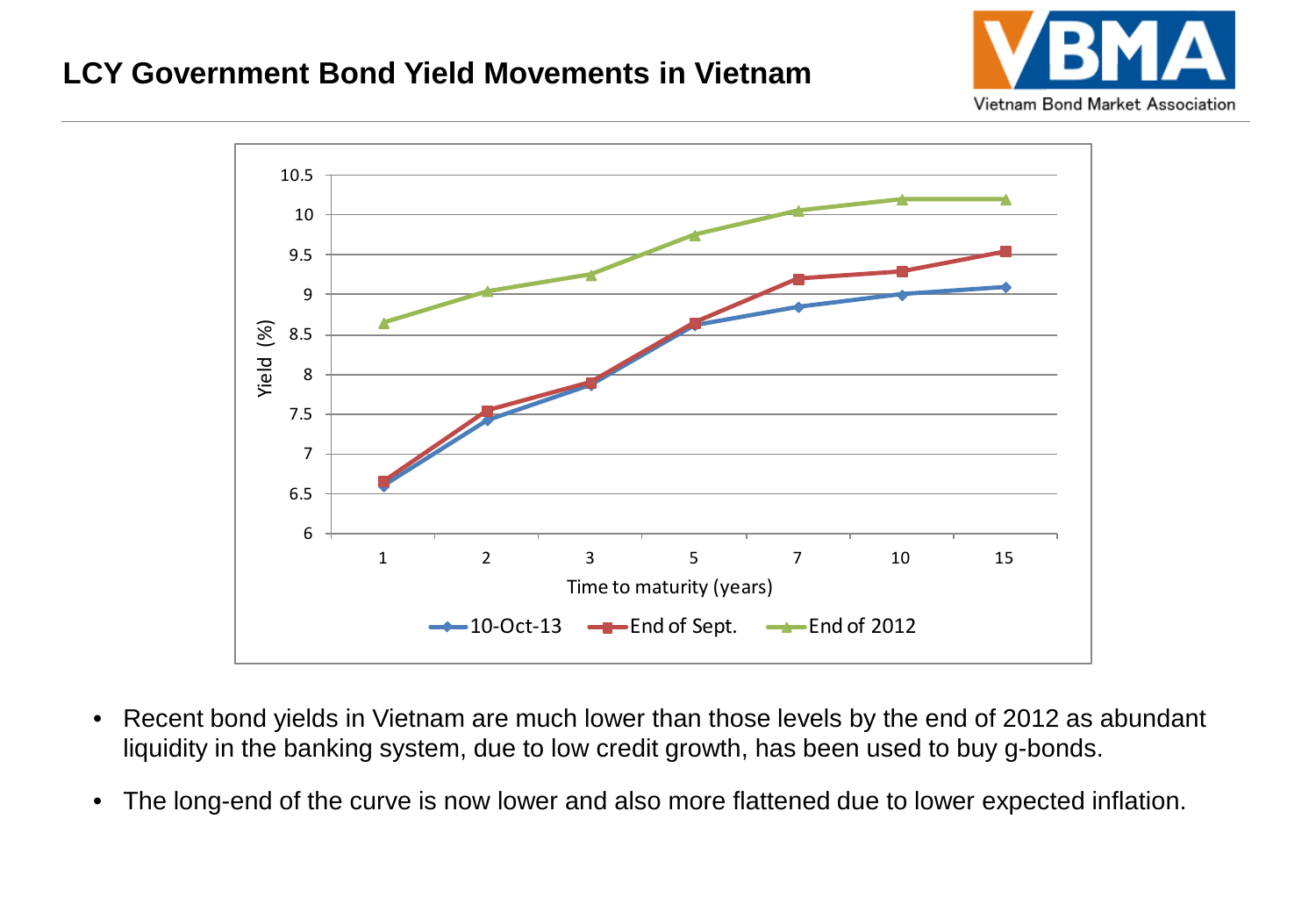#### **Size of LCY Bond Market in Vietnam**





• The size of the corporate bond market in Vietnam is still very small, around 2.5% GDP, due mainly to very limited and imperfect information, no rating agencies, unreliable benchmark yield curve.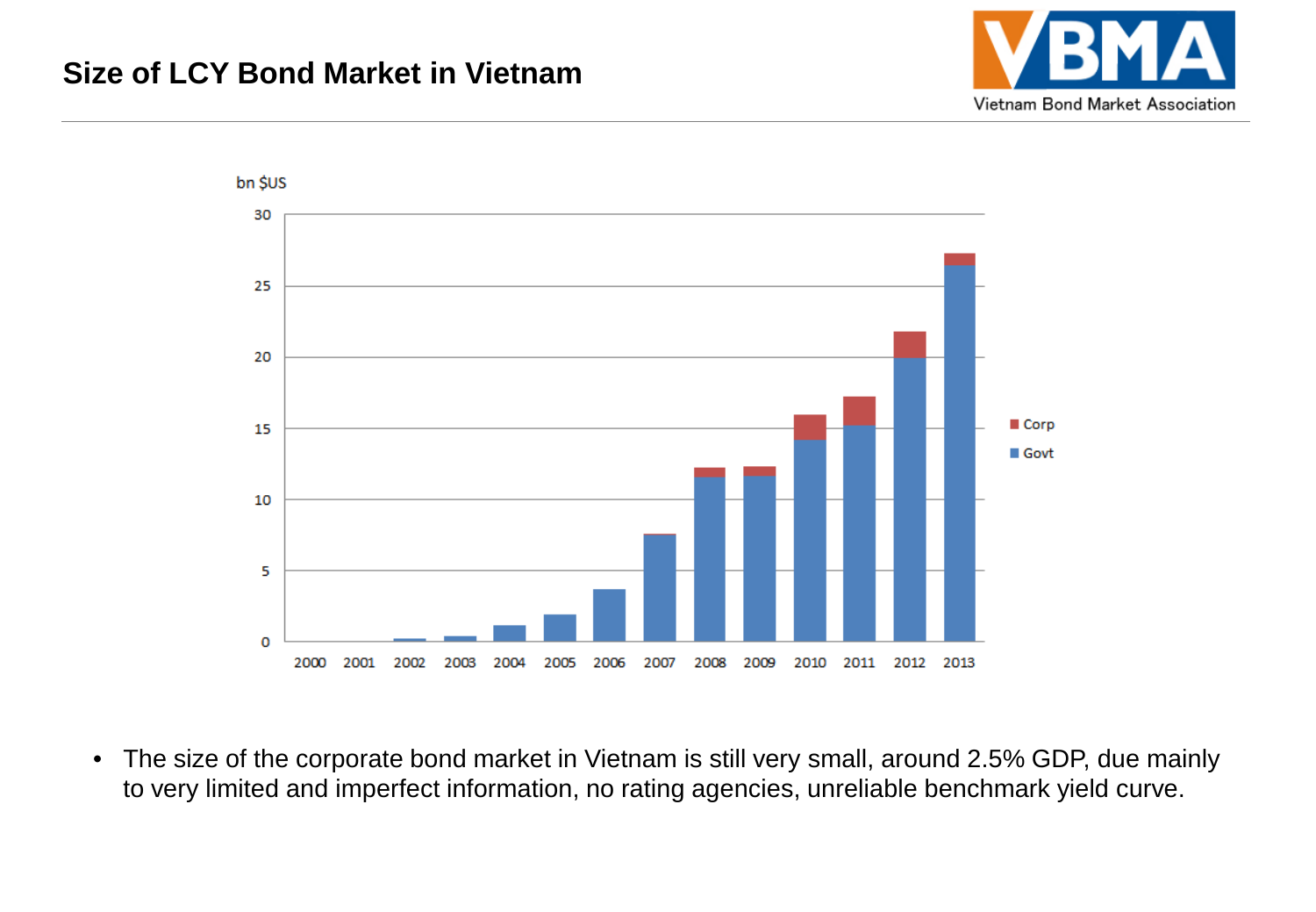#### **Government Securities Maturity Profile - LCY**





• The short-end of the yield curve is more liquid than the long-end one within the last 5 years because of two main reasons: (1) high volatility of inflation numbers, and (2) local banks being key market players.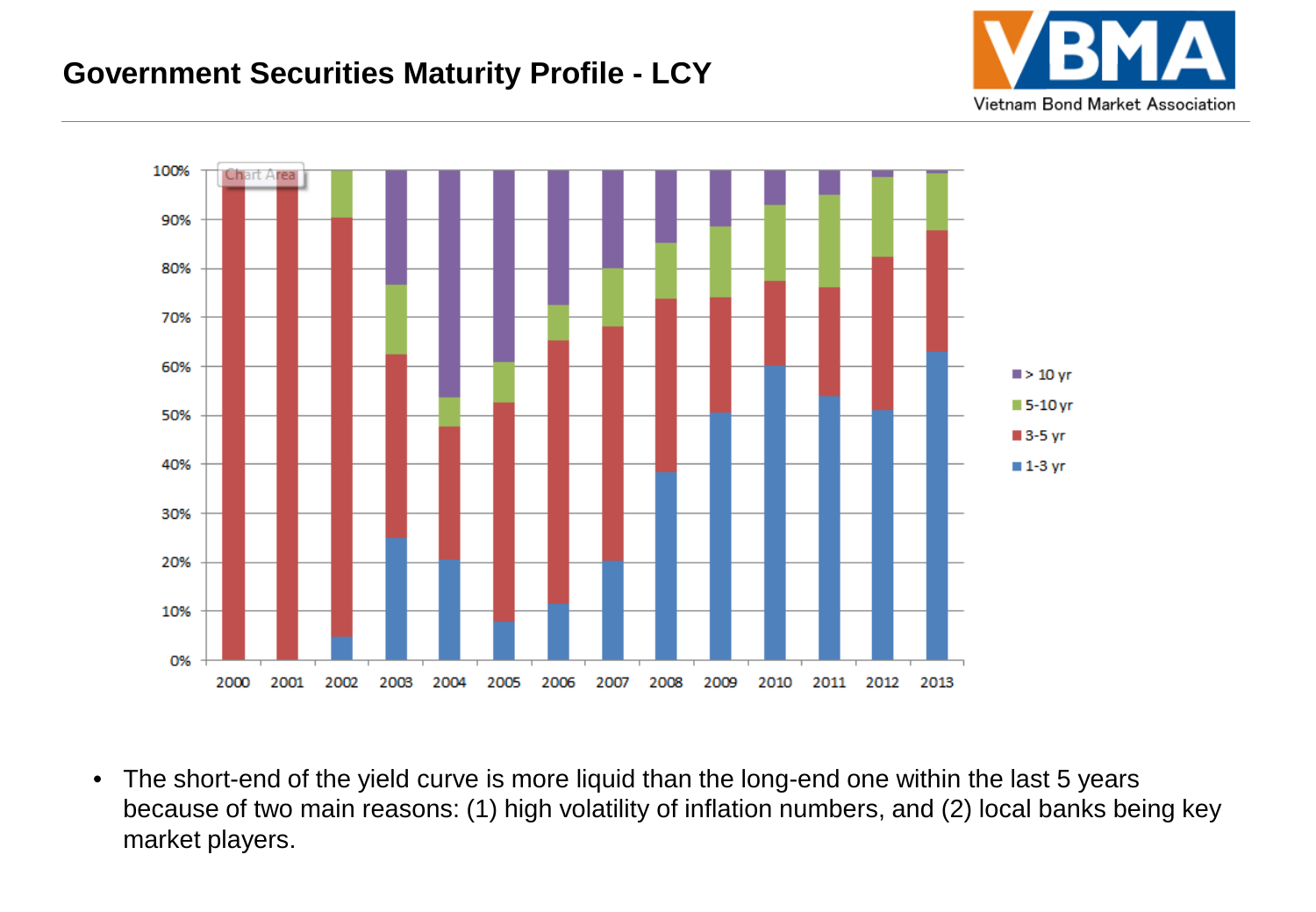#### **Current developments in Vietnam equity market**



- Two stock exchanges, Hanoi and Hochiminh, have been under consideration to be merged.
- The new trading platform will be put into place in the near future.
- Hochiminh Stock exchange will have a new set of stock indices such as VNMidcap, VNSmallcap, VNAllshare.
- Structured financial products such as options, stock index futures will be introduced.
- ETF products are about to go live in early 2014.